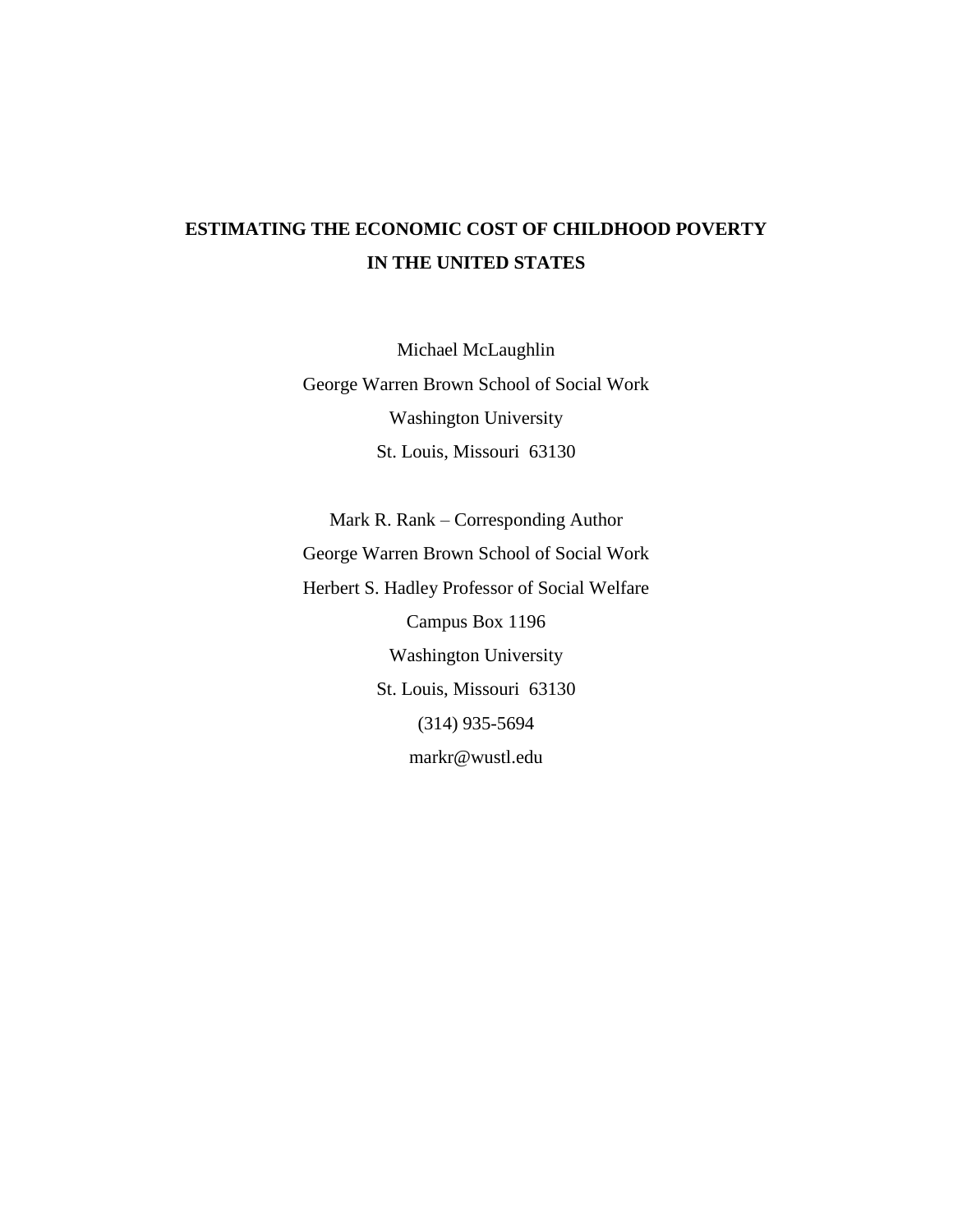# **ESTIMATING THE ECONOMIC COST OF CHILDHOOD POVERTY IN THE UNITED STATES**

## **ABSTRACT**

Poverty has been an issue of ongoing concern for social work practitioners and researchers over the decades. The societal impact of poverty upon a broad range of problems is widely acknowledged throughout the field. However, one vital piece of information regarding poverty has often been missing – its economic cost. This study presents new estimates into the annual costs of childhood poverty in the United States by updating earlier research and including previously unmeasured costs. Our analysis indicates that the annual aggregate cost of U.S. child poverty is \$1.0298 trillion dollars, representing 5.4 percent of the gross domestic product (GDP). These costs are clustered around the loss of economic productivity, increased health and crime costs, and increased costs as a result of child homelessness and maltreatment. In addition, we estimate that for every dollar spent on reducing childhood poverty, the country would save between 7 to 12 dollars with respect to the economic costs of poverty. The implications of these findings are discussed.

**KEY WORDS:** capabilities perspective, childhood poverty, economic costs, social justice, social work advocacy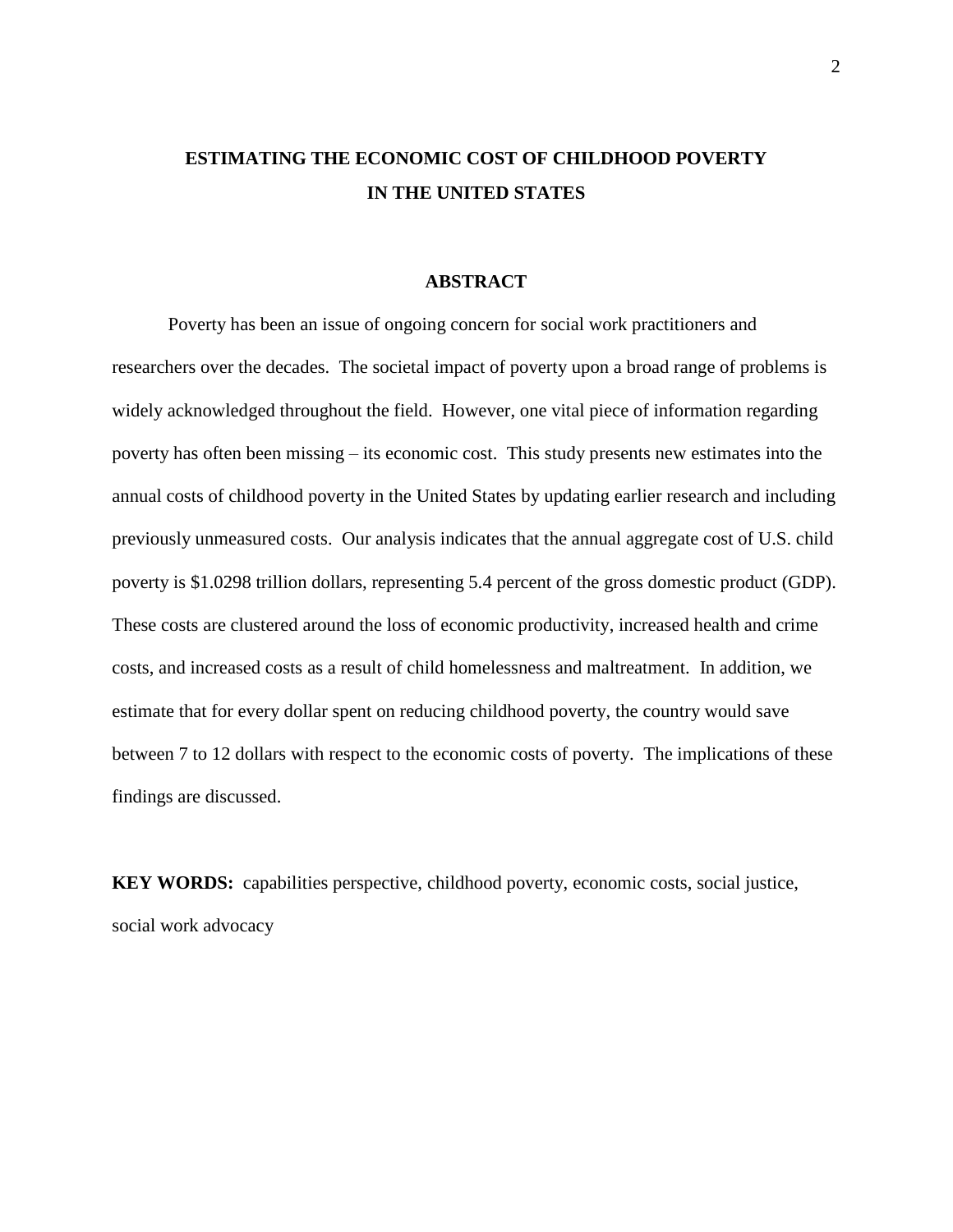#### **INTRODUCTION**

The profession of social work has historically confronted many of society's most vexing social problems and challenges. Beginning at the end of the  $19<sup>th</sup>$  and early  $20<sup>th</sup>$  centuries, social work arose to confront the challenges of poverty and the destructive conditions surrounding impoverishment. Throughout the  $20<sup>th</sup>$  and  $21<sup>st</sup>$  centuries, the profession has expanded to tackle a variety of conditions that diminish the quality of life. These include racial disparities, mental illness, child abuse, community disorganization, and many others.

Today, social work addresses a wide range of social and economic problems that impact upon the well-being of individuals, families, and communities. Yet underlying many of these problems remains the destructive condition of poverty. To take but one example, poverty has been shown to exert a powerful influence upon an individual's physical and mental health. Those living in poverty tend to have significantly worse health as measured by a variety of indicators when compared to the nonpoor (Barr, 2014).

The effect of poverty upon children is particularly destructive. As Rank (2004) and others have argued, poverty serves to stunt children's physical and mental development. Poor infants and young children in the United States are far more likely to have lower levels of physical and mental growth (as measured in a variety of ways) than their nonpoor counterparts (Council on Community Pediatrics, 2016). As children grow older, and if they continue to reside in poverty, the disadvantages of growing up poor multiply. These disadvantages include attendance at inferior schools (Biddle, 2013), conditions associated with poverty stricken neighborhoods (Brooks-Gunn, Duncan, & Aber, 1997), unmet health needs (Chung, 2016), and a host of other hardships.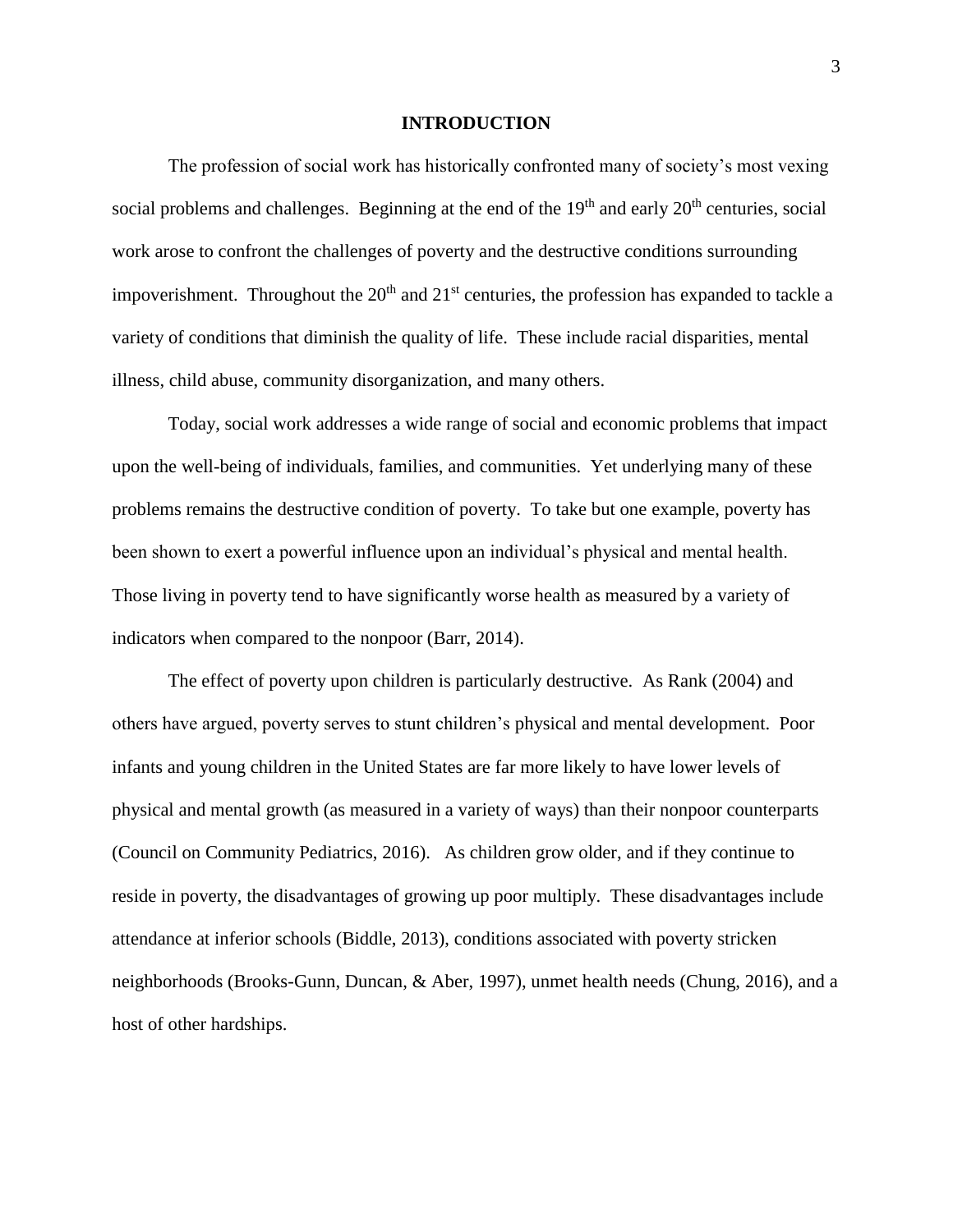The result is that poverty exacts a heavy toll upon the poor. However, what is perhaps less obvious are the economic costs of poverty to our nation as a whole. In this paper we seek to address what some of those costs might actually be.

We begin by noting that the United States is generally considered the wealthiest country in the world. Yet it is also recognized that the U.S. has some of the highest levels of poverty and income inequality among the industrialized countries (United Nations Development Programme, 2015). Whether we examine children's rates of poverty, poverty among working age adults, or poverty within single parent families, the story is much the same. The U.S. has extremely high rates of poverty in comparison to other OECD countries (Smeeding & Theuenot, 2016).

Although there are many potential reasons for this paradox of poverty amidst plenty, we would argue that one in particular stands out – the U.S. lacks the political will to seriously address poverty. Since President Johnson's declared "War on Poverty" in the 1960's, the U.S. has largely retrenched from supporting and funding strong anti-poverty programs (Brady, 2009; Kenworthy, 2014).

This lack of political will can be attributed to many factors. Among them are the historical and cultural emphasis on individualism and self-reliance, the racial and ethnic heterogeneity of the U.S. population, and the overall tendency towards limited government (Alesina & Glaeser, 2004). However, we would argue that an additional factor for understanding the lack of a political will to address poverty has been a failure to truly appreciate the economic costs that poverty extracts from the nation. In the parlance of social policy, it is important to understand and acknowledge the estimated costs of a social problem. By doing so, one is better able to gauge the overall scope of a problem, and what savings can be accrued by reducing or eliminating the problem.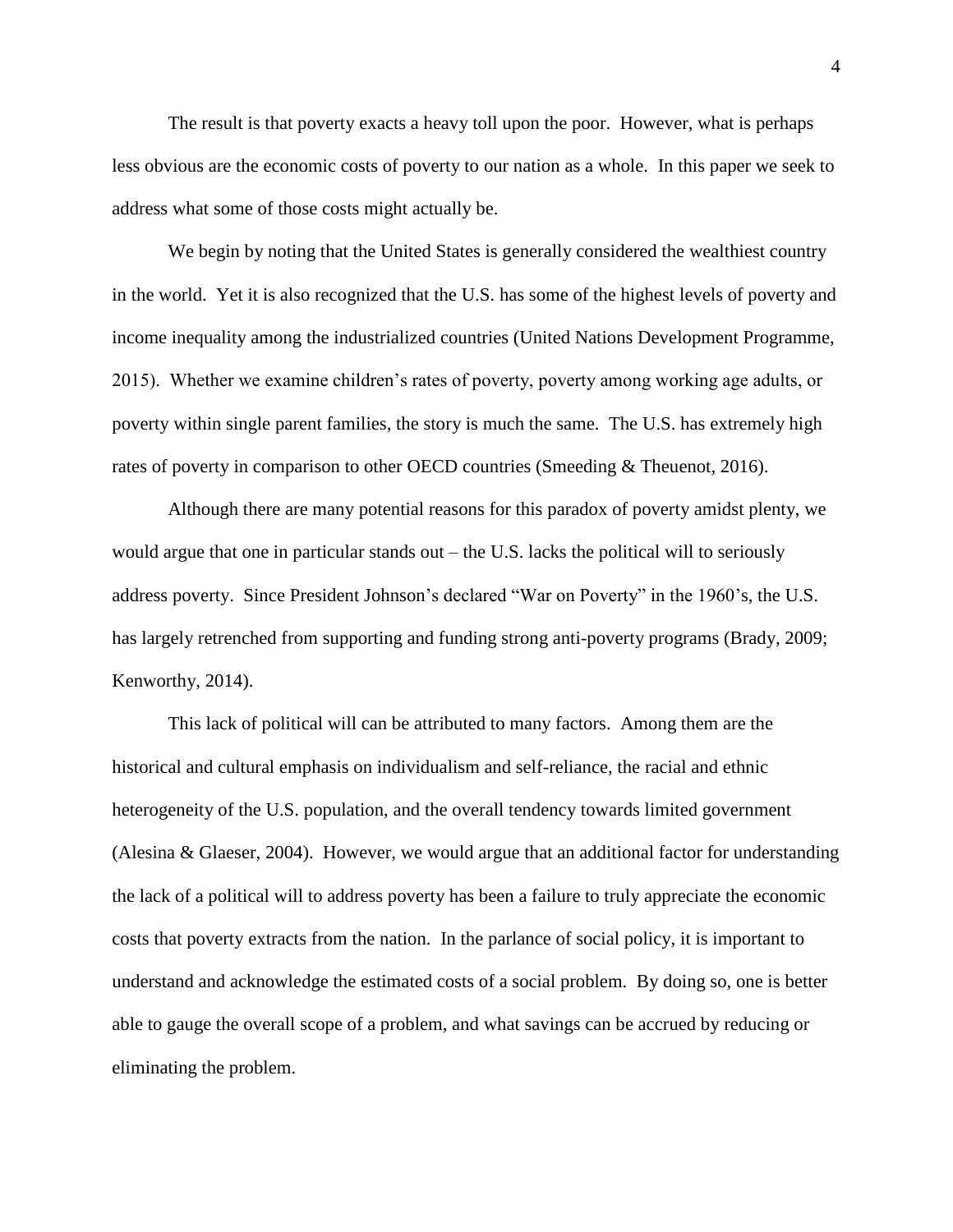Certainly there has been much discussion regarding the human costs of poverty. Yet surprisingly, very little has been written about what the wider economic costs of poverty might be. Being able to derive a reasonable and prudent estimate of the economic costs of poverty would appear to be an essential piece of information for social workers and policy makers striving to alleviate poverty. In short, it provides a fiscal imperative for poverty reduction.

# **THE COST OF POVERTY MEASURED THROUGH REDUCED CAPABILITY Sen's Capability Approach**

One way to understand and frame the economic costs of poverty, is through the capability framework of Amartya Sen (1992; 1999). Sen argues that "poverty must be seen as the deprivation of basic capabilities rather than merely as lowness of incomes" (1999: 87). He goes on to note that, "Policy debates have indeed been distorted by overemphasis on income poverty and income inequality, to the neglect of deprivations that relate to other variables, such as unemployment, ill health, lack of education, and social exclusion" (1999:108).

For Sen and others using the capability framework, the meaning of poverty is considerably broader than that of simply low income (Nussbaum and Sen, 1993). Rather, an essential element of poverty is that it undermines human capabilities and potential. From this perspective, the effects of poverty are viewed as particularly pronounced in several specific areas. These include ill health, lower economic productivity, and an increased risk of criminal and dysfunctional activity (Sen, 1999; 2009). Other areas that have been discussed in this context include homelessness and physical and mental abuse (Nussbaum, 2000). In each of these areas, the argument is that poverty stunts an individual's potential and growth by fostering ill health, less education and skills, fewer legitimate opportunities to get ahead in life, greater anxiety and mental stress, and so on. As Rank has argued, "The lack of income is clearly a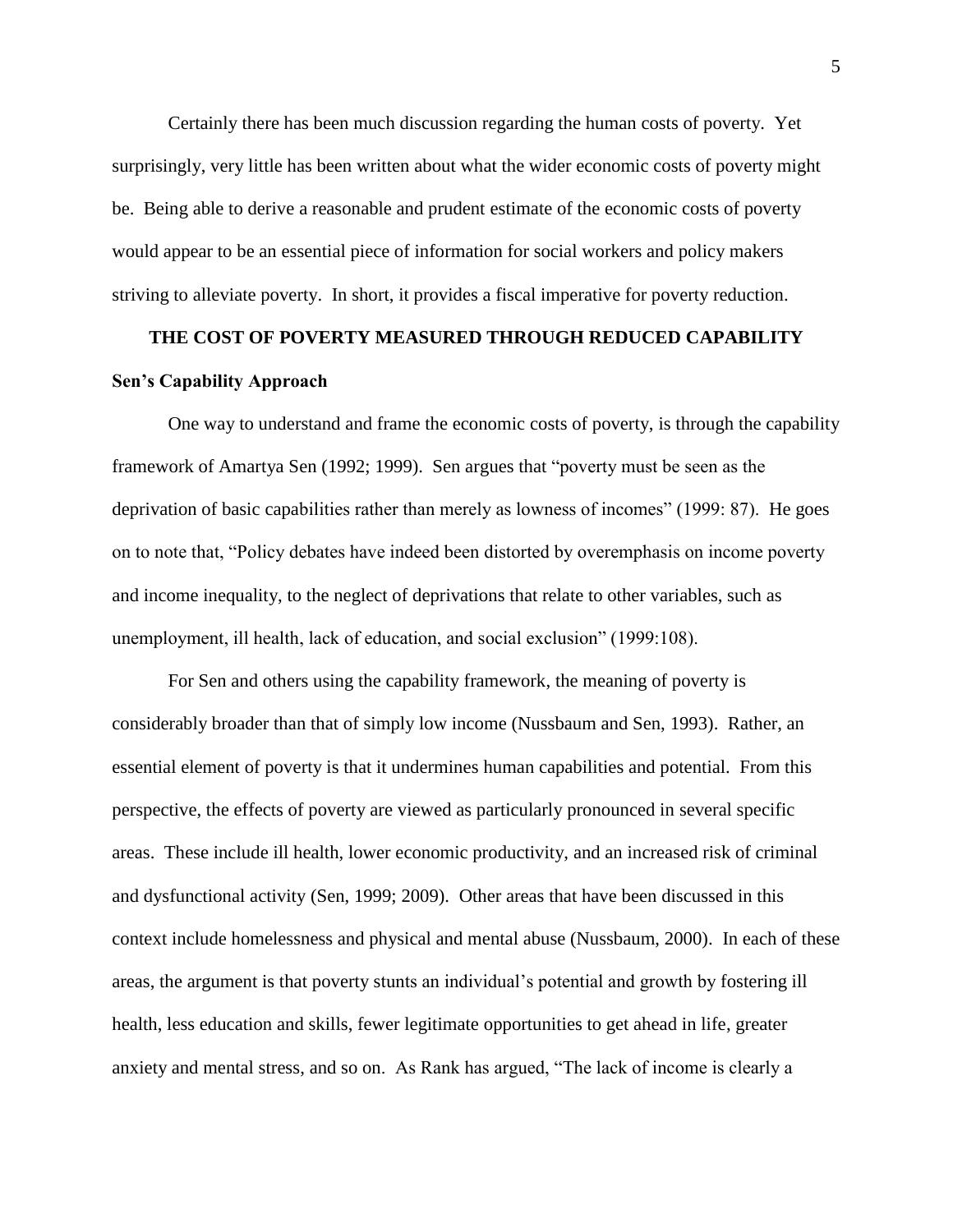critical component of poverty and represents a convenient, logical, and pragmatic starting point and measuring stick. But we must go beyond thinking of poverty solely in terms of low income. This involves incorporating a wider set of experiences and deprivations into our understanding" (2004: 182-183).

In applying this perspective to the economic costs of childhood poverty, we are in a sense measuring the loss of human potential that poverty imposes upon society. Such a loss of potential can be tangibly measured through indicators deemed particularly important from the capability perspective – these indicators include measures of ill health, lost economic productivity, and dysfunctional and destructive behavior.

## **Prior Estimates**

To our knowledge, there have been only two attempts to estimate the economic costs of poverty in the United States. In both cases, researchers analyzed the economic costs of childhood poverty. As discussed above, these analyses have focused on the impact of poverty upon the deprivation of several basic capabilities, which in turn results in wider societal costs.

The first analysis was a 1994 study commissioned by the Children's Defense Fund (CDF). This project, entitled *The Costs of Child Poverty Project*, pulled together several different policy analyses in order to arrive at a range of estimates regarding poverty's economic impact (Children's Defense Fund, 1994). The Panel Study of Income Dynamics (PSID) data was used to estimate the price of childhood poverty upon future economic productivity. The argument was that poverty during childhood suppresses levels of education, along with dampening an individual's ability to acquire valuable job skills. These, in turn, result in children being less economically productive as adults. Economic productivity was measured by the amount of paid work in hourly wages during adulthood.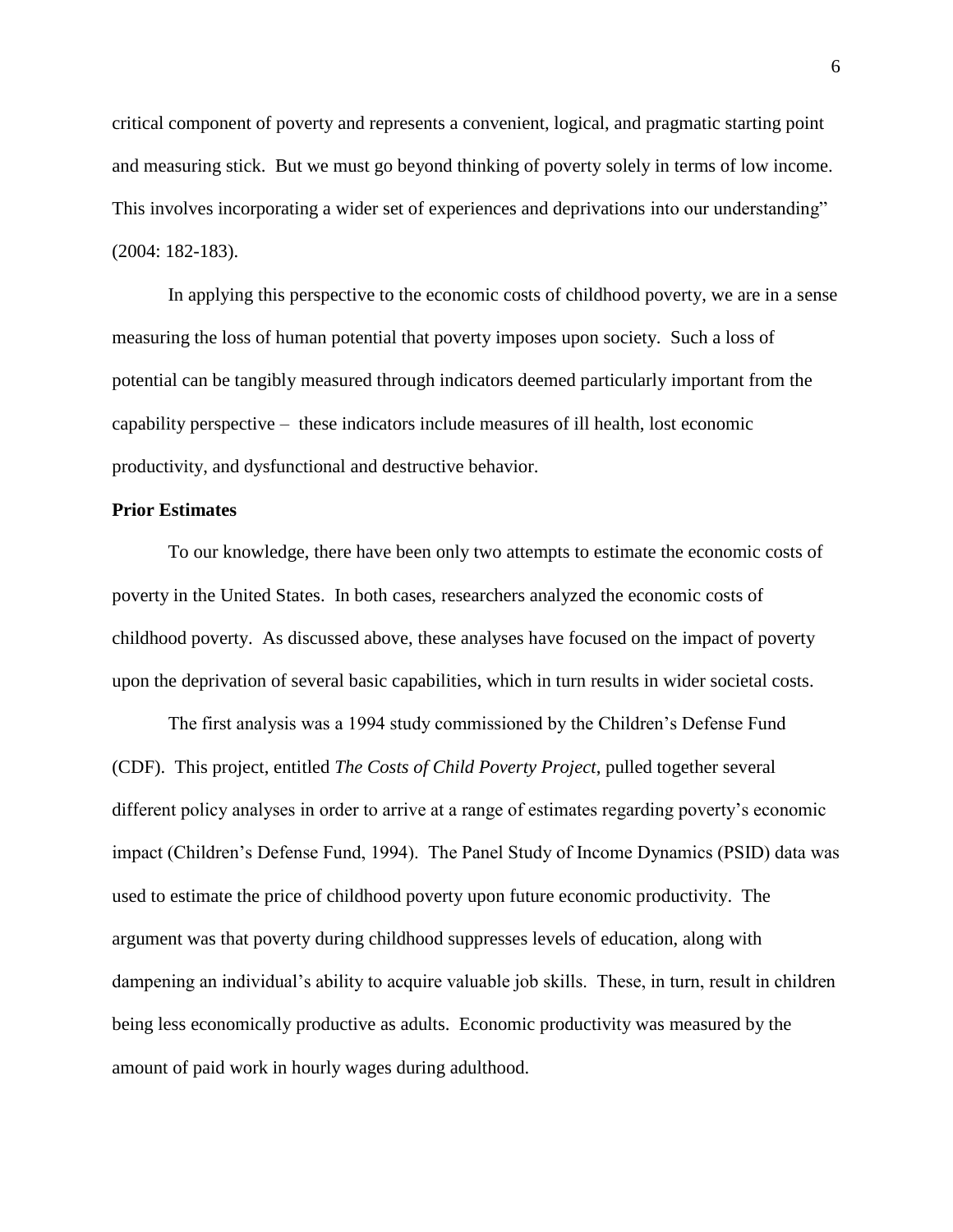The CDF estimated that the overall economic costs of one year of child poverty ranged from 36 billion dollars to 177 billion dollars, depending on the assumptions and data being used. The bottom line was that childhood poverty represented a significant drag on economic productivity to the U.S. economy.

A second attempt to measure the costs of child poverty was designed to be somewhat broader than the CDF study (Holzer et al., 2007, 2008). Like the CDF study, the Holzer study took into account the impact of poverty upon economic productivity and output, but it also attempted to measure the effect of poverty upon increased criminal activity, as well as elevated health expenditures among the poverty stricken.

The authors reviewed a wide range of research studies that examined the statistical relationship between growing up in poverty and children's future earnings, likelihood to engage in crime, and quality of health in later life. Based upon an overall average of these effects, Holzer and colleagues derived an estimate of the costs of childhood poverty. They calculated that growing up in poverty reduced the nation's aggregate output by 170 billion dollars a year. Similarly, childhood poverty raised the costs of crime by 170 billion dollars a year. Finally, children's impoverishment resulted in increased health expenditures of 164 billion dollars a year.

Putting these three estimates together resulted in an overall annual cost of childhood poverty in 2006 of approximately 500 billion dollars, or 3.8 percent of overall gross domestic product (GDP). As the authors write, "The high cost of childhood poverty to the U.S. suggests that investing significant resources in poverty reduction might be more cost-effective over time than we previously thought" (Holzer et al., 2007: 2).

Yet as both of these studies readily acknowledge, their cost estimates undoubtedly underestimate the true expense of poverty. For example, there are many additional costs that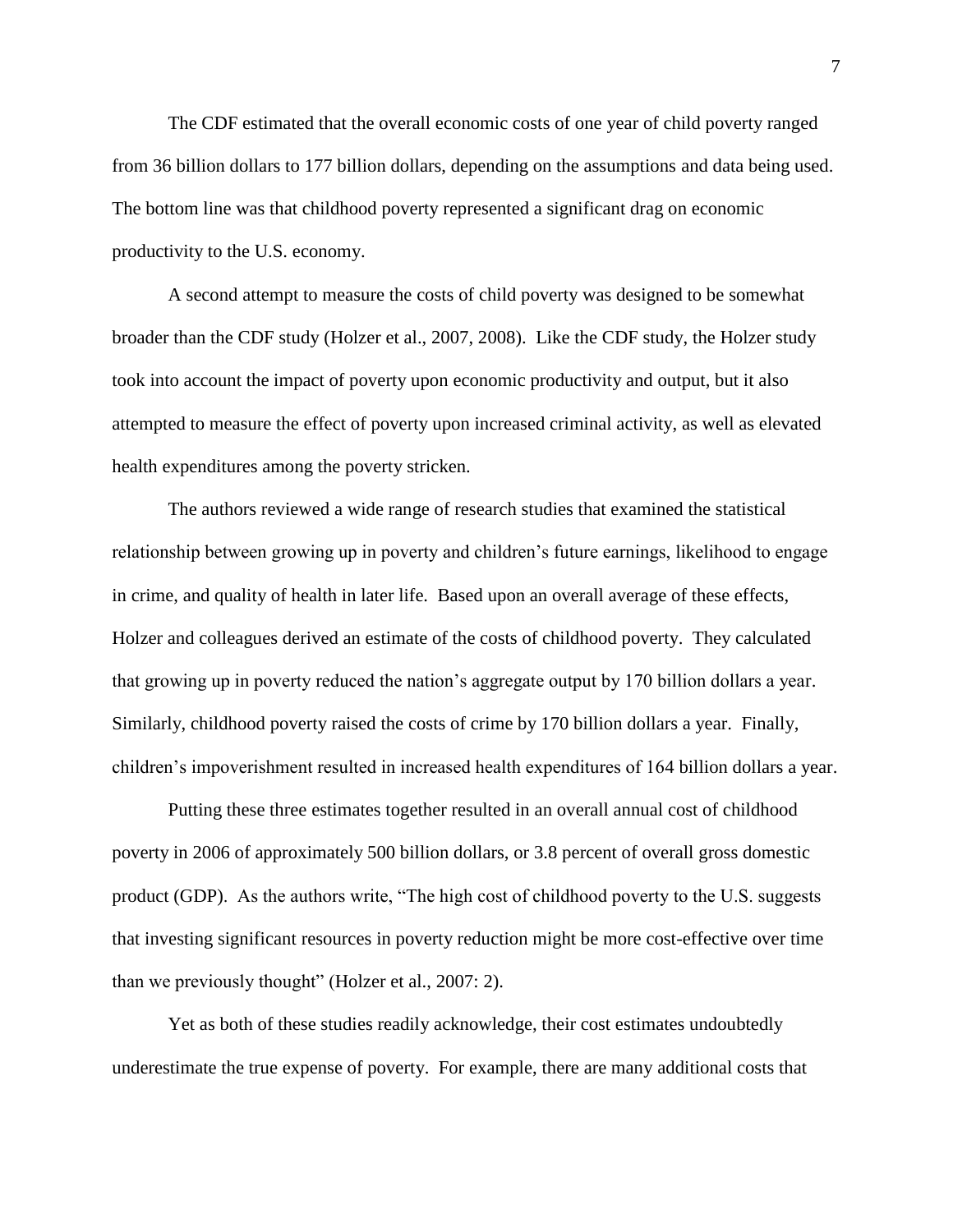have not been accounted for, including child homelessness and maltreatment costs. Furthermore, both studies have been conducted a number of years ago. Consequently, there is a need to provide an analysis that both updates these original costs of poverty as well as incorporates additional costs that were not included in these seminal studies.

In our analysis, we build upon this research to arrive at a new estimate of the cost of U.S. child poverty. Specifically, we use the Holzer study as our starting point. We recompute the costs of lost economic productivity, increased crime rates, and increased health expenditures using the same methodology as the Holzer analysis. We then calculate several additional costs that were not included in the Holzer study.

#### **METHODOLOGY**

Our analysis follows the approach that has been used to estimate the economic costs of a variety of social problems including crime (Anderson, 1999), physical inactivity (Ding et al., 2016), opioid abuse (Florence, Zhou, Luo, & Xu, 2016), child maltreatment (Fang et al., 2012), and child poverty (Holzer et al., 2008) in previous peer-reviewed articles. While each of these studies examined a different phenomenon, they rely on the same definition of an economic cost and use an annual, incidence-based approach to calculate the annual costs of a social problem.

Following this line of work, our study defines a cost as anything that reduces the aggregate social welfare of the U.S. Costs include both opportunity costs and social harms that people would pay to avoid (Boardman et al., 2010). Cost-measurement studies discuss each cost in turn, explain how the cost was measured, and then tally the costs to produce a total cost. We have adopted this approach for our analysis as well. We also rely on the incidence-based approach for estimating costs. This approach tallies all the costs incurred in a single year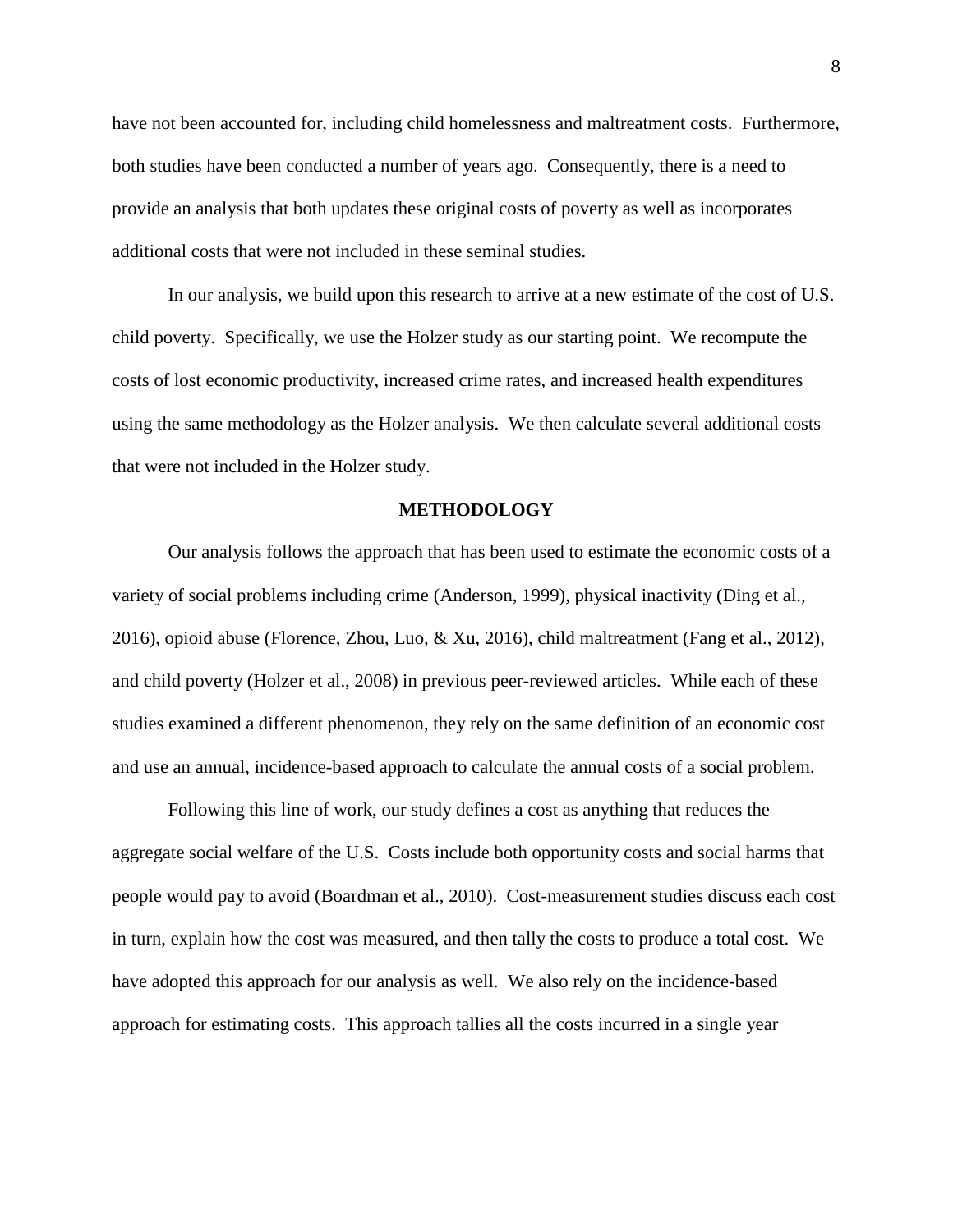(Haddix et al., 2003). Thus, we calculate the lifetime costs of all new cases of child poverty occurring in a single year.

Our paper includes seven costs of child poverty. Similar to the Holzer study, we measure the reduced adult earnings of children growing up in poverty, the increased cost of crime committed by children who grew up poor, and the increased health care costs for children in poverty. In addition, we measure the cost of child homelessness and child maltreatment that occurred due to poverty, as well as the increased costs of corrections spending and the social costs of incarceration that are incurred due to poverty. These costs were included because: (1) they were identified by prior literature as a negative outcome arising from child poverty; (2) they are consistent with the capabilities perspective used to frame our analysis; and (3) data were available to estimate the economic cost. Certainly, there are other costs of child poverty that are not included in this study, however data were not available to make a reliable estimate of these economic costs. For example, child poverty clearly causes emotional harm to the children who live in poverty. Unfortunately, we were not able to obtain data to estimate the cost of this emotional harm.

The inputs to calculate the costs included in this study come from a variety of sources, including the U.S. Census Bureau, the Panel Study of Income Dynamics, and findings of prior literature. Our analysis relies on data from 2015 whenever possible. In the absence of 2015 figures, data from 2012, 2013, or 2014 are used. All costs have been adjusted to 2015 dollars.

A critical assumption of this analysis is that child poverty is responsible for reductions in adult earnings, increased crime, and so on. Our assumption is grounded not merely in correlations between poverty and social outcomes, but in evidence that child poverty can have a deleterious effect on brain structure and cognitive development (Noble et al., 2015). While the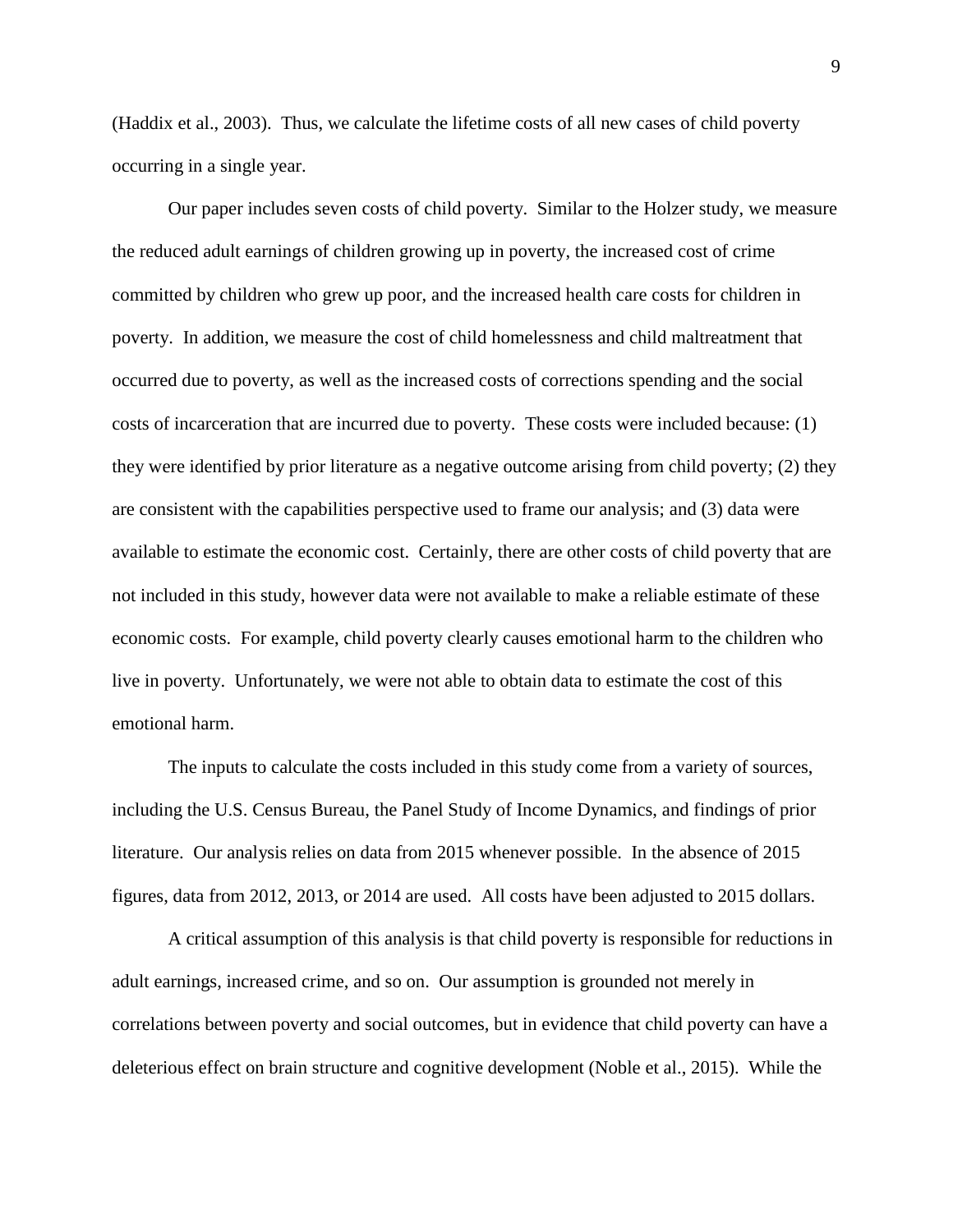causal pathways are not entirely clear, child poverty appears to result in toxic stress that can manifest itself in negative social outcomes (National Scientific Council on the Developing Child, 2005/2014). Nevertheless, it is not yet possible to precisely identify the extent to which negative adult social outcomes are attributable solely to child poverty (Holzer et al., 2008). Hereditary factors, for example, undoubtedly also play a role (Jencks & Tach, 2006).

#### **RESULTS**

## **Increased health costs (\$192.1 billion)**

Growing up in poverty can have deleterious effects on a person's health (Brooks-Gunn & Duncan, 1997; Case, Lubotsky, & Paxson, 2002; Ravallion, 2016). Poor children are more likely to be admitted to a hospital, have poor nutrition, and become disabled (Wood, 2003). While some of these health effects may be attributable to hereditary factors, there is strong evidence to suggest that the physical environment in which poor children are raised plays a major role. For example, poor children are significantly more likely to be exposed to high levels of lead and other toxic pollutants which in turn cause a range of health problems (Brody et al., 1994; Evans, 2004).

While child poverty is likely to be responsible for a large number of health costs, we focus on measuring the costs for which we have data available. These costs include: (1) direct health expenditures; (2) special education costs; and (3) a reduction in quality-adjusted life years (QALYs). In measuring these costs we rely on the identical methodology found in the Holzer study (2008).

The direct health costs and increased spending on special education attributable to child poverty has been estimated to be \$26 billion (Holzer et al., 2008). Holzer et al., basing their estimate on the findings of Cutler and Richardson regarding quality-adjusted life years (Cutler &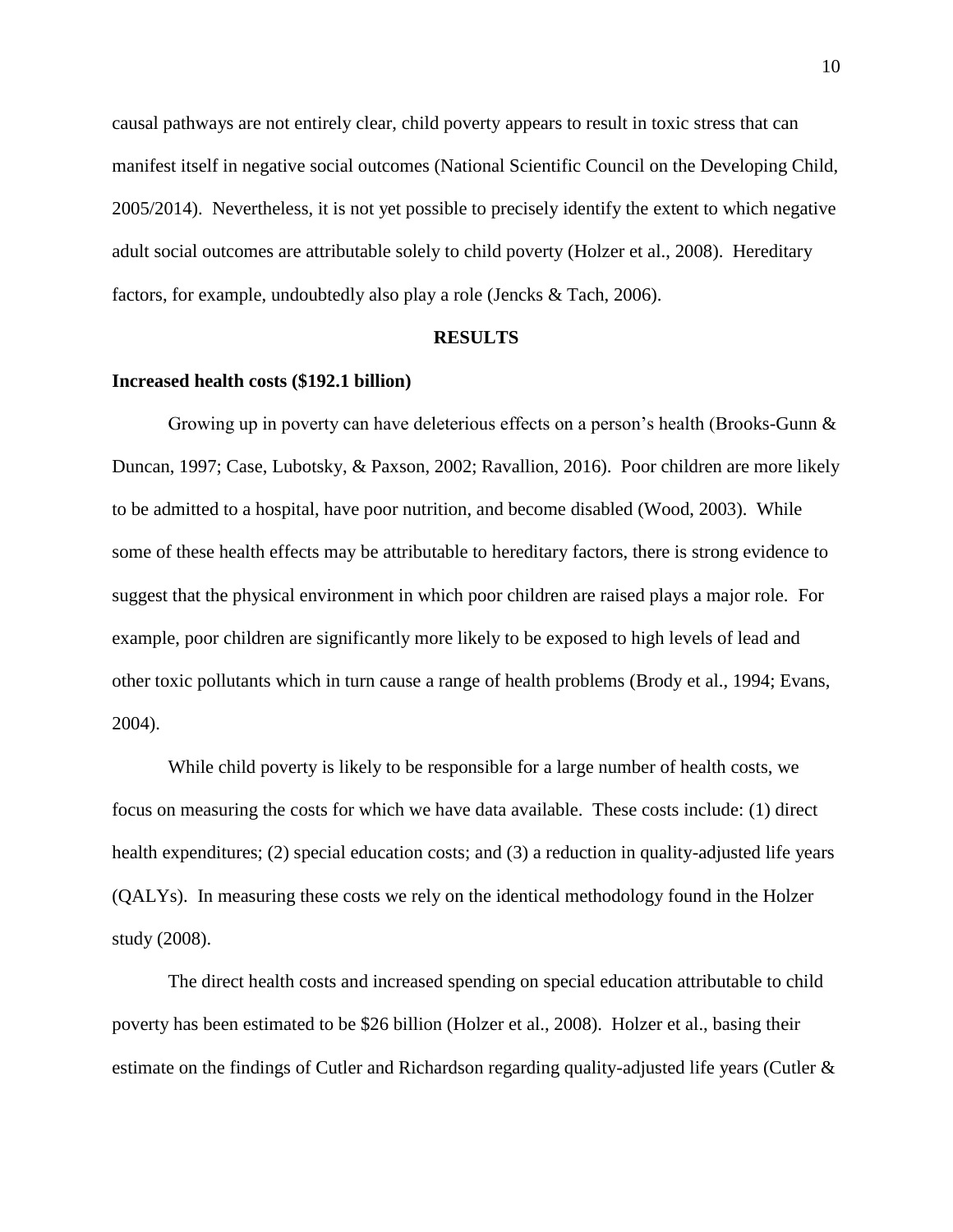Richardson, 1998), find that there is an additional \$248,000 in health capital costs incurred for each child in poverty. This figure is multiplied by the number of children born each year (four million) and the percentage of these children that are born into poverty (15 percent) to generate the aggregate cost of these quality-adjusted life years, which is \$149 billion. Adding this amount to the direct health expenditures and special education costs mentioned earlier, adjusting it downward by 7 percent to eliminate hereditary factors (Case, Fertig, & Paxson, 2005; Case, Lubotsky, & Paxson, 2002), and converting to 2015 dollars, results in an aggregate health cost of \$192.1 billion.

## **Reduced earnings (\$294.0 billion)**

Children who experience poverty during their childhood earn less money when they become adults compared to their nonpoor counterparts. This constitutes lost economic productivity and is therefore an economic cost of poverty. This process has been extensively documented and captured through the concept of cumulative inequality. As Rank and colleagues (2014) demonstrate, children growing up in poverty are often exposed to an inferior education. This, in turn, results in fewer skills and abilities developed, which in turn results in employment in lower paying and less stable jobs. The result is that across the span of adulthood, children growing up in poverty are less economically productive than their nonpoor counterparts.

We can estimate the amount of such reduced earnings following the methodology used in the Holzer study (see Appendix A for the technical details regarding the specific calculations). Using the Holzer method, we arrive at an overall estimate of \$294.0 billion in reduced earnings as a result of childhood poverty.

## **Increased victimization costs of street crime (\$200.6 billion)**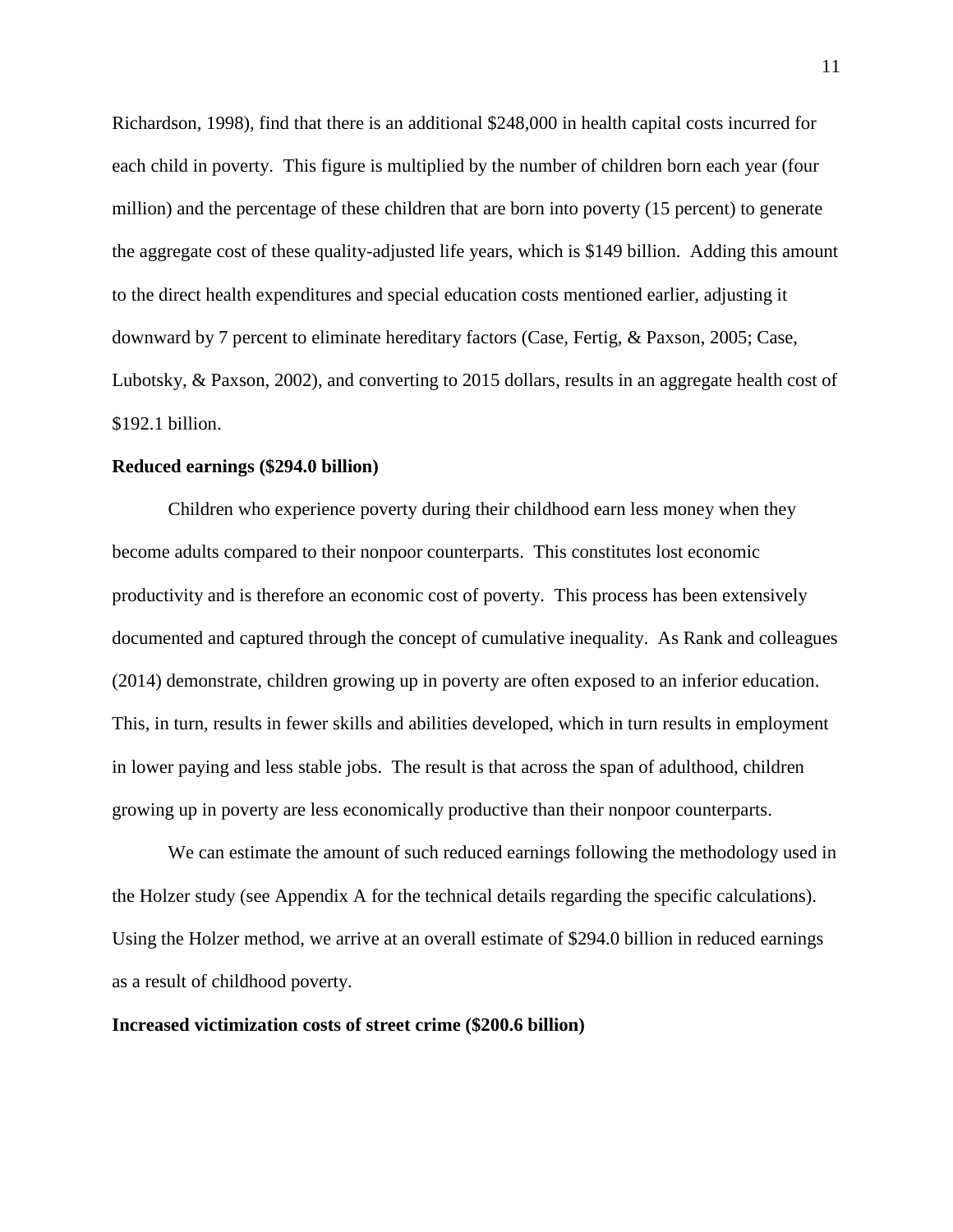Children from the bottom quintile of income are significantly more likely to commit a crime when they become adults (Bjerk, 2004). This should not be surprising, since economic theory suggests that people commit crimes when the benefit exceeds the cost (Becker, 1968) and poor people have a higher rate of return from crime (Kelly, 2000). The annual victimization cost of street crime is \$700 billion (Ludwig, 2006). Holzer (2008) estimates that 20 percent of this cost is the result of childhood poverty, or approximately \$140 billion. This figure is doubled to account for the underreporting of crime (Hindelang, Hirschi, & Weis, 1981) and then adjusted downward by 40 percent to rule out hereditary factors (Jencks & Tach, 2006). This produces an estimate of approximately \$170 billion, which is \$200.6 billion in 2015 dollars.

## **Increased corrections and crime deterrence costs (\$122.5 billion)**

Because child poverty increases crime (Bjerk, 2004), it also increases corrections costs, private spending on crime deterrence (car alarms, locks, etc.), and the opportunity cost of time spent planning and executing crimes (Anderson, 1999; Cohen, 2005; Ludwig, 2006). These costs, which totaled \$612 billion in 2006, are multiplied by the amount attributable to child poverty (20 percent) (Holzer et al., 2008), and then adjusted downward by forty percent to remove hereditary effects (Jencks & Tach, 2006). In addition, the lost value of criminals' time is multiplied by two to adjust for the underreporting of crime (Holzer et al., 2008). The total cost is estimated to be \$103.8 billion, which is \$122.5 billion in 2015 dollars.

## **Increased social costs of incarceration (\$83.2 billion)**

A growing body of research suggests that incarceration creates a large number of social costs that do not appear in government budgets (Alexander, 2010; Western, 2006). These include costs to incarcerated persons, children and families, and communities (Clear, 2007). Incarceration results in increased rates of eviction, reduced rates of marriage and increased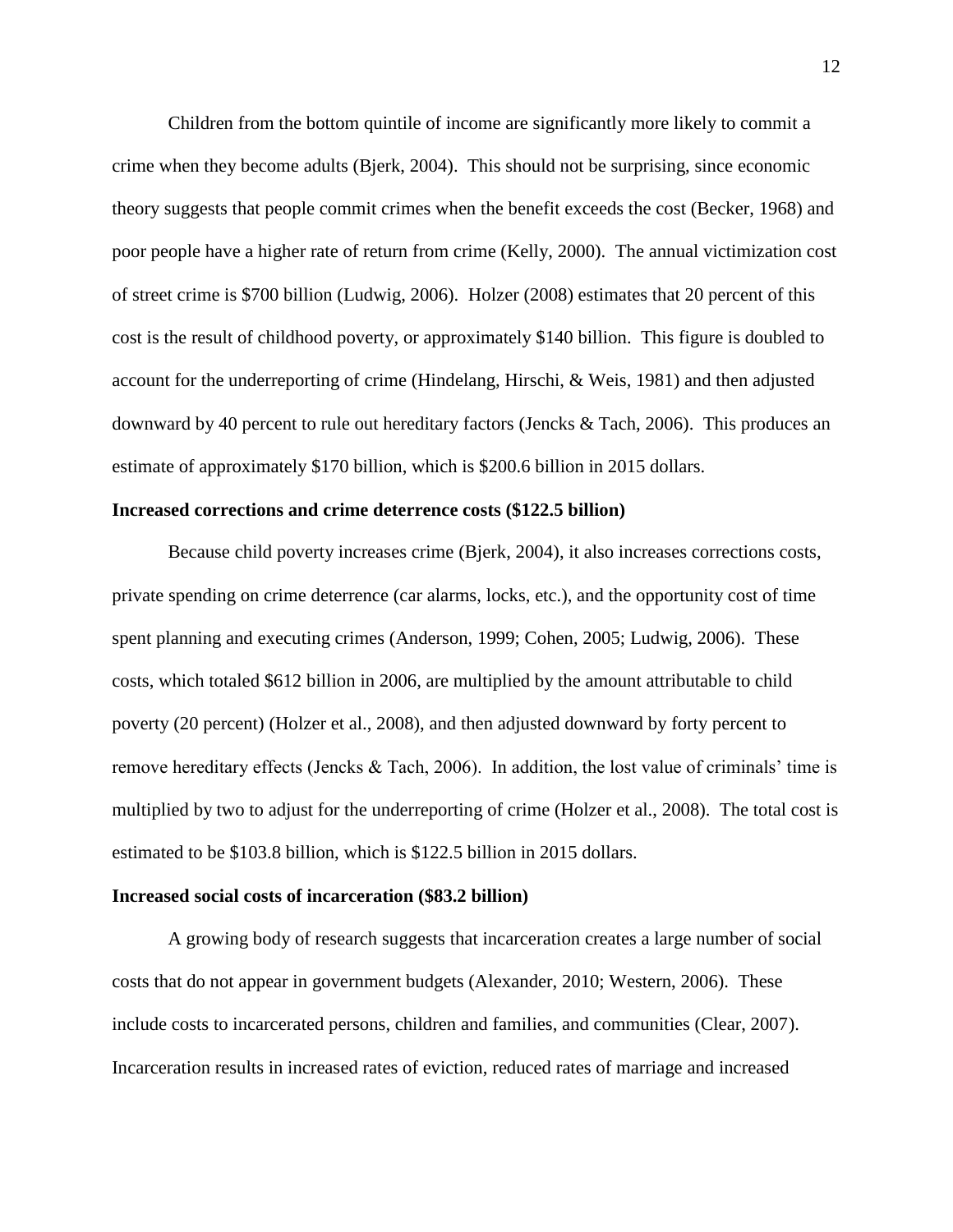divorce, and criminal justice debt, among other things (DeVuono-Powell et al., 2015). The nonbudgetary cost of incarceration was estimated to be \$923.6 billion in 2014 (McLaughlin et al., 2017).

Removing the reduced earnings of formerly incarcerated persons from the social cost of incarceration (to avoid double-counting reduced earnings) results in a cost of \$693.6 billion. This study assumes that if child poverty increases crime (Bjerk, 2004) it also increases incarceration, thereby increasing the social costs of incarceration. We multiply the nonbudgetary social costs of incarceration by the 20 percent that is attributable to child poverty and then further adjust downward by 40 percent to eliminate hereditary factors (Jencks & Tach, 2006), which produces an estimated cost of \$83.2 billion.

#### **Child homelessness (\$96.9 billion)**

Poverty is a primary contributor to child homelessness (The United States Conference of Mayors, 2007). This is a significant problem; at least 2,483,539 children became homeless at some point in 2013 (Bassuk et al., 2014). This creates costs for children and society. Perlman and Willard (2012) identify thirteen different costs stemming from child homelessness; these include emergency room visits, lead toxicity, mental health conditions, and other costs. When these costs are aggregated, the annual cost per homeless child is estimated to be \$37,168 (Perlman & Willard, 2012). Multiplying this figure by the number of homeless children yields an estimated cost of \$92.3 billion, which is \$96.9 billion in 2015 dollars.

## **Increased child maltreatment (\$40.5 billion)**

Child abuse and neglect cannot be viewed outside the context of poverty (Pelton, 1978). Income is strongly associated with child maltreatment (Drake & Jonson-Reid, 2014), and evidence suggests that income plays a causal role (Berger, Font, Slack, & Waldfogel, 2016;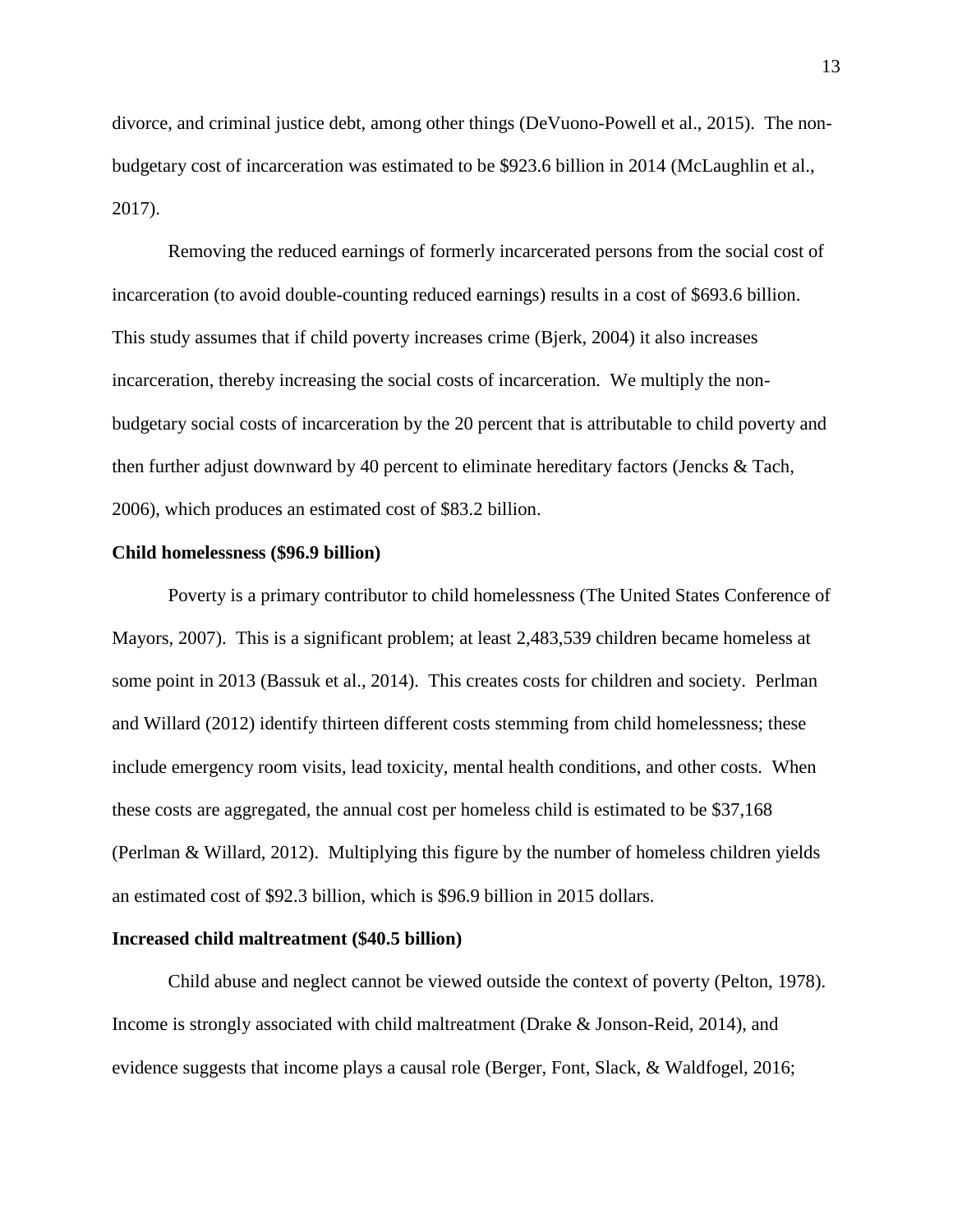Cancian et al., 2013). Thus, poorer children are more likely to be maltreated, which leads to a number of costs (child welfare case management, foster care services, deaths from abuse or neglect, etc.). The annual cost of child maltreatment in the United States is \$124 billion in 2010 (Fang et al., 2012). Research suggests that thirty percent of children would not be in the welfare system if they were not poor (Courtney et al., 2004; Torrico, 2009); this implies that \$37.2 billion in child maltreatment costs could be avoided if child poverty were to be eliminated. This is \$40.5 billion in 2015 dollars.

#### **Total cost of child poverty (1.0298 trillion)**

The sum total of the seven costs measured in this study is \$1.0298 trillion (see Table 1). This is over twice as large as the previous estimate (Holzer et al., 2008). In addition, this represents 5.4 percent of the U.S. gross domestic product in 2015.

#### [Table 1 about here]

More than one-third of the costs pertain to increased crime and incarceration (see Figure 1). The cost of reduced earnings and increased health costs are also substantial, while child homelessness and child maltreatment are each responsible for less than ten percent of the cost of child poverty.

#### [Figure 1 about here]

An important caveat to our findings, is that one could conceivably argue that we have slightly overestimated the costs of poverty by using the official poverty line instead of the Supplemental Poverty Measure (SPM). The SPM provides a lower rate of child poverty because it adds the value of welfare and tax transfers to families' income (Wimer et al., 2016). In 2015, the SPM indicated that child poverty was about 20 percent lower than the official poverty rate would suggest (U.S. Census Bureau, 2016b). Reducing our aggregate cost of child poverty by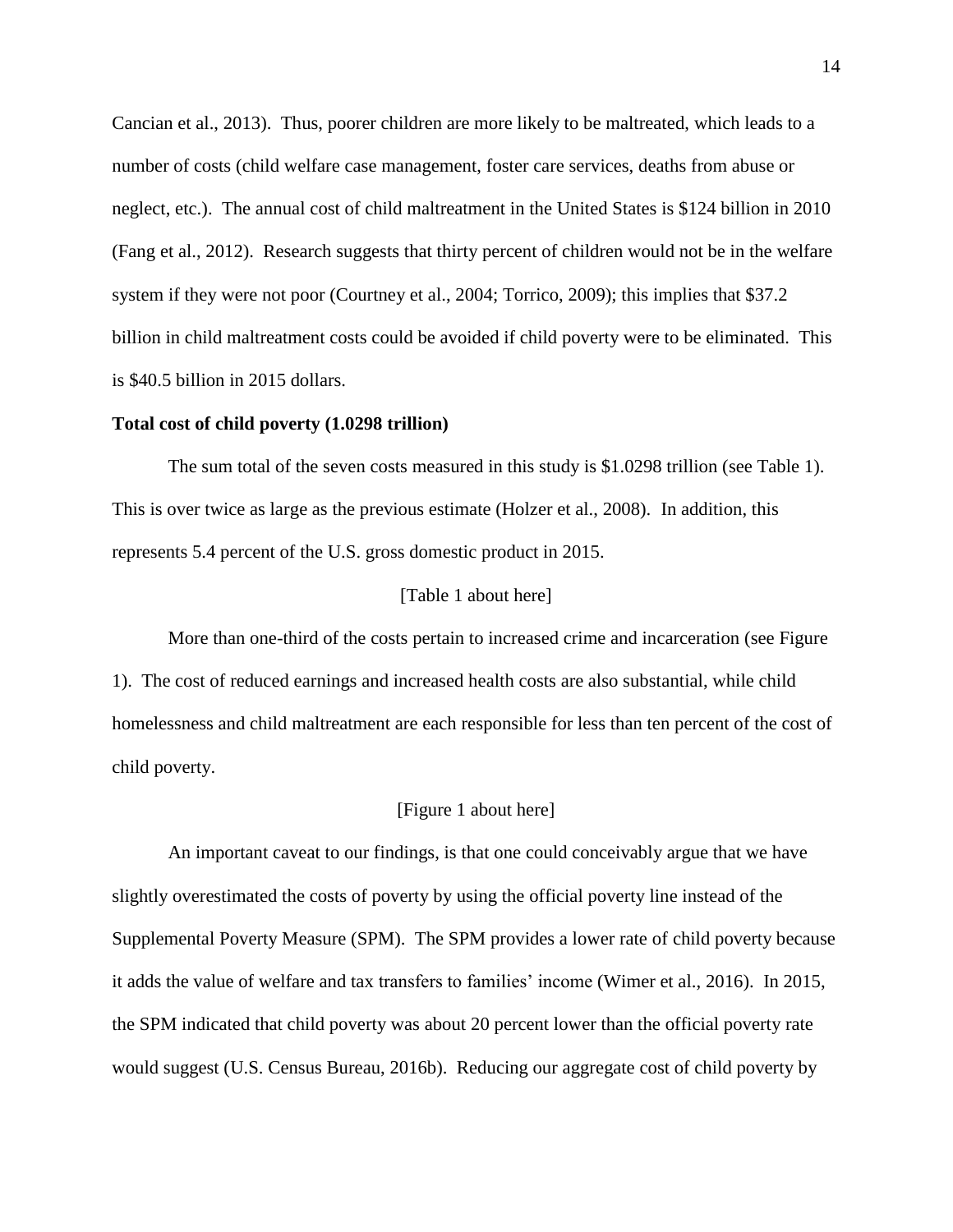20 percent would result in a new figure of \$823.8 billion. While this is lower than our original estimate using the official poverty measure by approximately two hundred billion dollars, it is still 50 percent larger than the previous estimate provided in the original Holzer study.

The bottom line is that child poverty represents a significant economic burden to the U.S. This is largely because living in poverty stunts the growth and undermines the potential of children. As noted at the beginning of this paper, the costs of poverty can be understood through the process of basic capabilities deprivation as argued by Amartya Sen. Or as Ravallion notes, "Children growing up in poorer families tend to suffer greater human development gaps, with lasting consequences for their adult lives" (2016, p. 595). Impoverished children grow up with fewer skills and are less able to contribute to the economy. They are more likely to engage in crime and experience more frequent health care problems. These costs are ultimately borne by the children themselves, but also by the wide society as well.

## **DISCUSSION**

Several broad arguments can be made in support of reducing poverty. Many of these revolve around the issues of values and social justice. For example, poverty amidst plenty would appear to fundamentally undermine the moral fabric and sense of decency in a society. This is particularly the case for childhood poverty. In addition, the prevalence of childhood poverty violates many of the values that the profession of social work stands for as well.

Childhood poverty would also appear to weaken the American principle and ideal of equality of opportunity. Children being raised in poverty do not have the same chances for success as children who are raised in middle or upper income families. This contradicts our belief in "liberty and justice for all."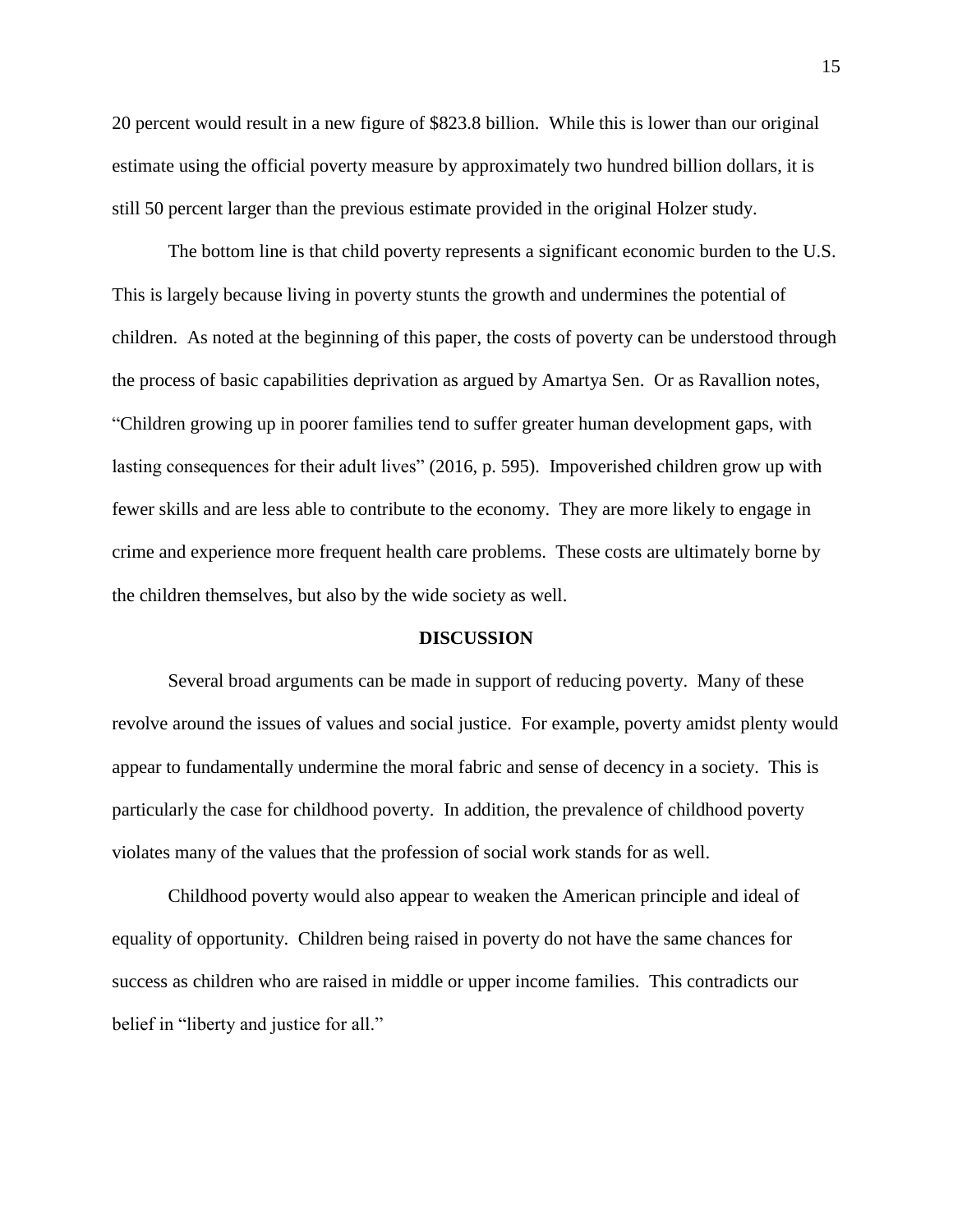The argument presented here, however, is of a different nature. It is one that is rooted in the concept of self-interest. We contend that alleviating poverty is in all of our collective selfinterests. Whether we realize it or not, we each pay a high price for allowing poverty to walk in our midst. Yet what exactly is that price? In this paper we have attempted to provide an empirical answer to such a question.

In approaching this question, it is important to keep in mind three basic principles in weighing the economic costs of poverty. First, poverty ultimately undermines human potential by stunting overall individual development and capacity. This core idea was discussed earlier through the lens of reduced capabilities. For example, the effect of childhood poverty upon economic productivity is largely the result of poverty reducing the quantity and quality of education that children receive, which then affects their ability to compete effectively in the labor market.

Second, a fundamental tenet of social policy is that the prevention of a problem is often a more cost effective approach than programmatic solutions on the back-end of a problem. The old saying "An ounce of prevention is worth a pound of cure" is certainly apropos. It is not a question of paying or not paying. Rather, it is a question of how we want to pay, which then affects the amount we end up spending. In making an investment up front to alleviate poverty, the evidence suggests that we will be repaid many times over by lowering the costs associated with a host of interrelated problems.

Third, a broad net should be cast in terms of conceptualizing poverty reduction as being in our self-interest. This sense of a broad awareness surrounding the costs of poverty can be referred to as enlightened self-interest. In other words, by becoming aware of the various costs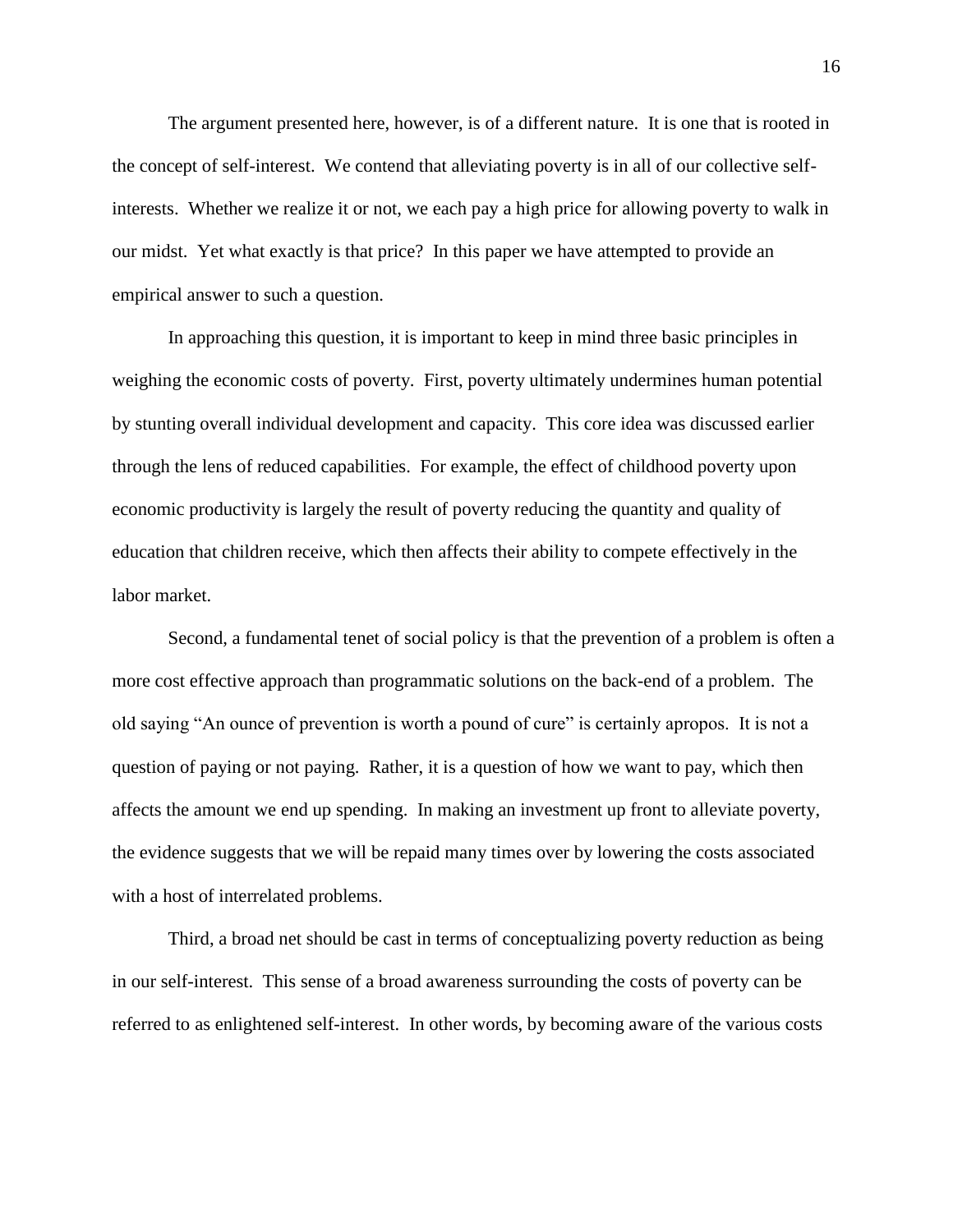associated with poverty or, conversely, the various benefits associated with the reduction of poverty, we begin to realize that it is in our own self-interest to combat the condition of poverty.

Encapsulating all three of these points is a powerful quote from the earlier cited Children's Defense Fund Report. In summarizing the costs of childhood poverty, they note,

> The children who suffer poverty's effects are not its only victims. When children do not succeed as adults, all of society pays the price: businesses are able to find fewer good workers, consumers pay more for their goods, hospitals and health insurers spend more treating preventable illnesses, teachers spend more time on remediation and special education, private citizens feel less safe on the streets, governors hire more prison guards, mayors must pay to shelter homeless families, judges must hear more criminal, domestic, and other cases, taxpayers pay for problems that could have been prevented, fire and medical workers must respond to emergencies that never should have happened, and funeral directors must bury children who never should haves died (Children's Defense Fund, 1994: 99).

Keeping the above principles in mind, we have attempted to estimate the economic cost of childhood poverty in this paper. In order to do so, we quantified the costs of lower economic productivity, higher health care and criminal justice costs, and child homelessness and maltreatment costs. By summing together these costs, we arrived at an overall estimate that in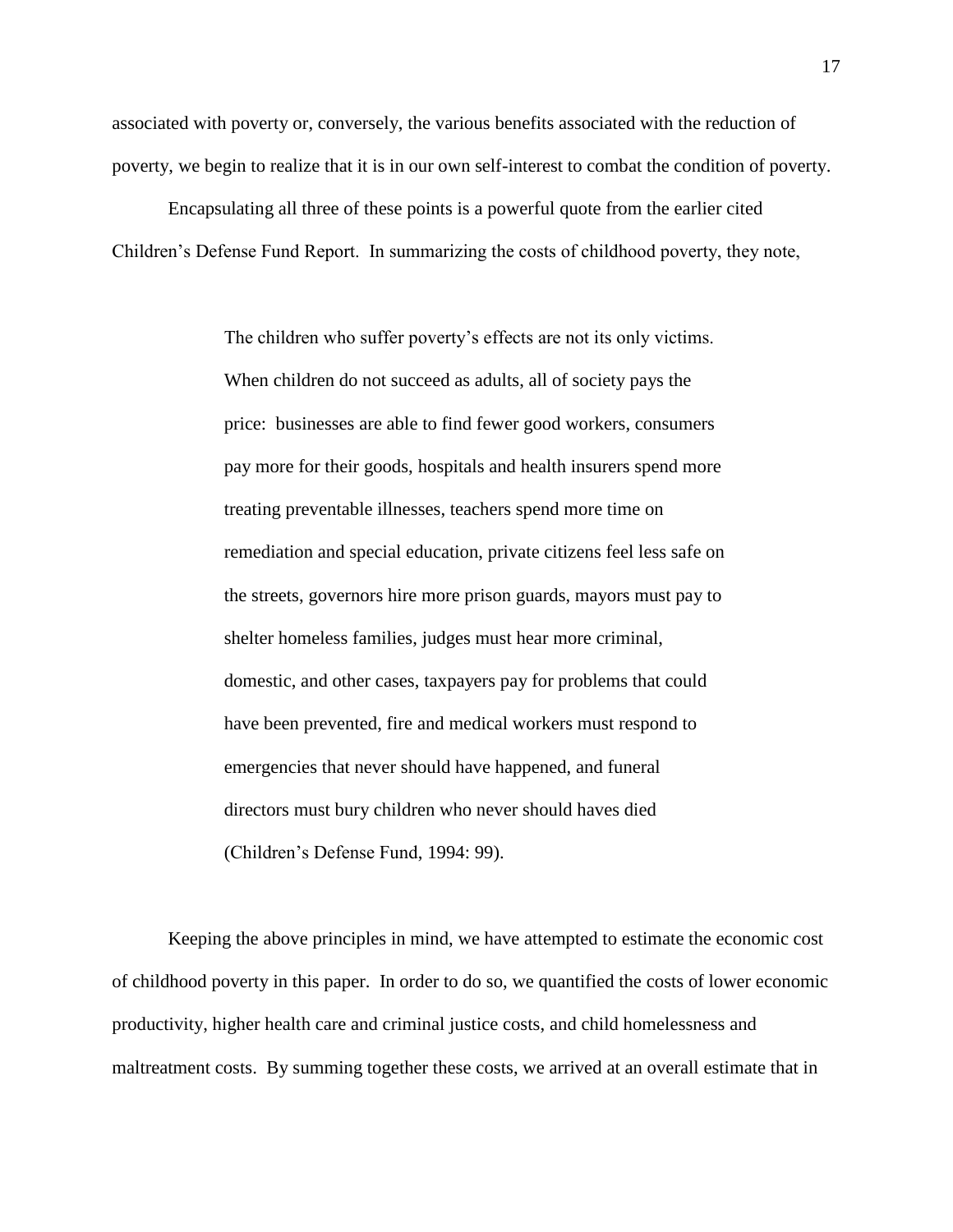2015, childhood poverty in the United States was costing the nation \$1.0298 trillion dollars a year. This number represents 5.4 percent of the U.S. annual GDP.

Perhaps a better way of gauging the magnitude of the costs of childhood poverty is to compare it with the total amount of federal spending in 2015. The federal government spent a total of \$3.688 trillion dollars in 2015 (Congressional Budget Office, 2015). This included the entire range of programs and agencies supported by the government, including Social Security, Medicare, defense spending, and so on. The annual cost of childhood poverty  $- $1.0298$  trillion – therefore represents 28 percent of the entire budget spent by the federal government in 2015.

Consequently, to argue that we pay an enormous economic price for having the highest rates of poverty in the industrialized world is clearly an understatement. Childhood poverty represents a significant drain on both the U.S. economy and society as a whole. It results in sizeable losses in economic productivity, higher health care and criminal justice costs, and significant costs associated with remedial efforts to address the fallout of childhood poverty.

One question that naturally arises in a study such as ours, is what would it cost to reduce poverty in the United States? Furthermore, might it be more cost-effective to simply accept the high levels of U.S. childhood poverty rather than pay the price of reducing poverty?

With these questions in mind, two recent analyses have indicated that the cost of reducing childhood poverty is a fraction of what such poverty is costing us. The Children's Defense Fund, in conjunction with the Urban Institute, has estimated that childhood poverty could be reduced by 60 percent at a cost of 77 billion dollars (Giannarelli et al., 2015). This would be accomplished through expanding an array of programs which have been shown to be effective in reducing poverty such as the Earned Income Tax Credit, a higher minimum wage, child care subsidies, and so on. Similarly, Shaefer and colleagues (2016) have estimated that by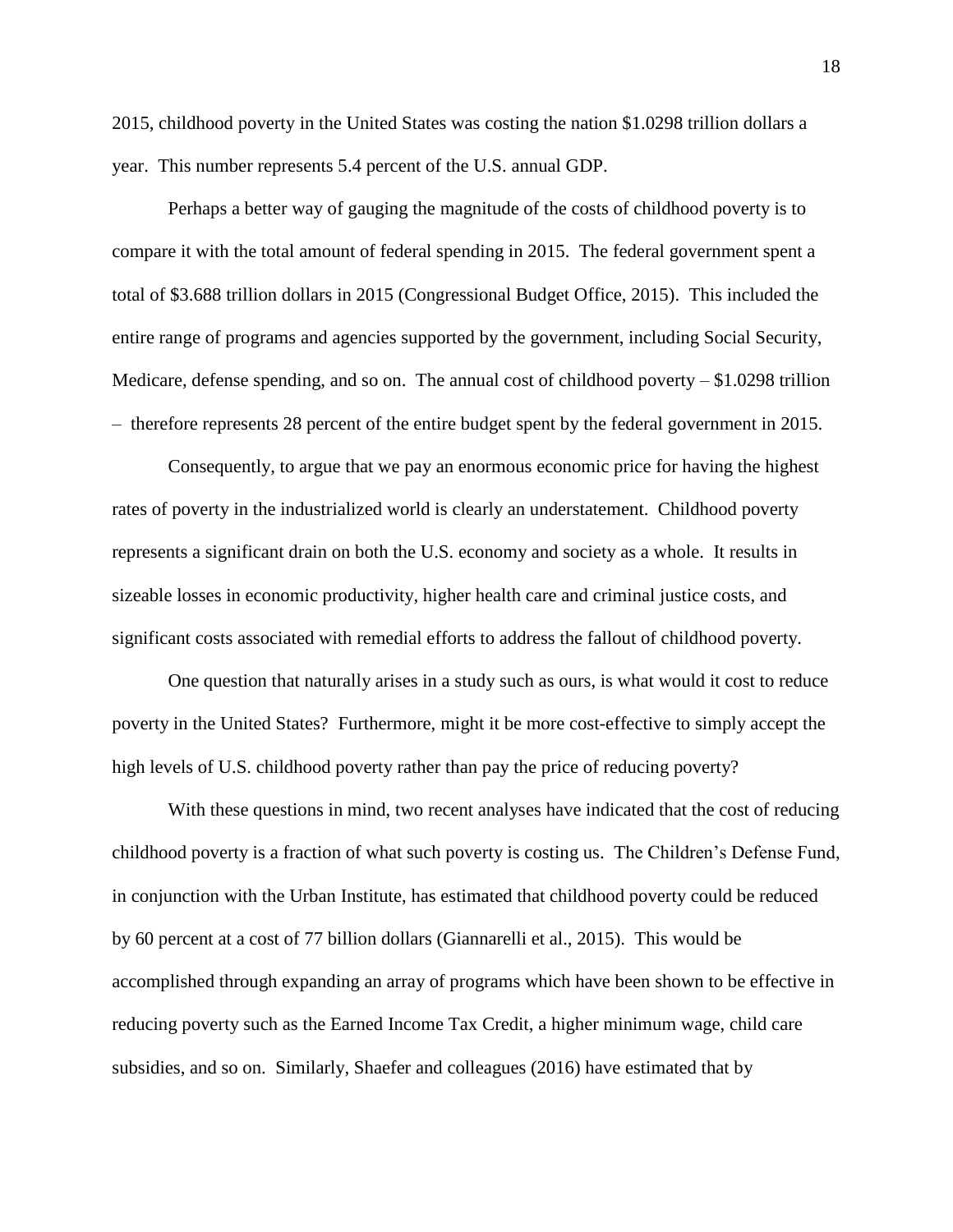transforming the Child Tax Credit into a Universal Child Allowance, childhood poverty could be reduced by 40 to 50 percent, with extreme poverty eradicated, at a cost of approximately 70 billion dollars. Taking these studies into account, if we assume that childhood poverty could be roughly cut in half through an annual expenditure of 70 billion dollars, that 70 billion dollars would save us approximately half of the 1.0298 trillion dollars that we project poverty costs us, or 515 billion dollars. The bottom line is that according to these studies the ratio of savings to cost is slightly more than 7 to 1. For every dollar spent in poverty reduction, we would save over 7 dollars in terms of the economic fallout from poverty.

However, there is a second way of estimating the difference between the price of ending poverty versus what it is costing us. It is through a measure known as the poverty gap or the poverty income deficit. This measures what it would cost to lift all poor households with children under the age of 18, to the level of the poverty line. In other words, how much total income is needed to pull every American child out of poverty? According to the Census Bureau (2016c), that figure for 2015 was 86.9 billion dollars. For 86.9 billion dollars, every American household with children under 18 in poverty could be raised out of poverty.

We can then compare this figure to our overall estimate of the costs of childhood poverty, which is 1.0298 trillion dollars. Combining these two figures results in a ratio of savings to cost of approximately 12 to 1. Consequently, when using the Census measurement of the costs associated with eliminating poverty, the result is an even higher rate of savings than when using the two earlier mentioned studies.

The bottom line is that reducing poverty is not only justified from a social justice perspective, but from a cost-benefit perspective as well. Investing in programs that reduce childhood poverty is both smart and effective economic policy.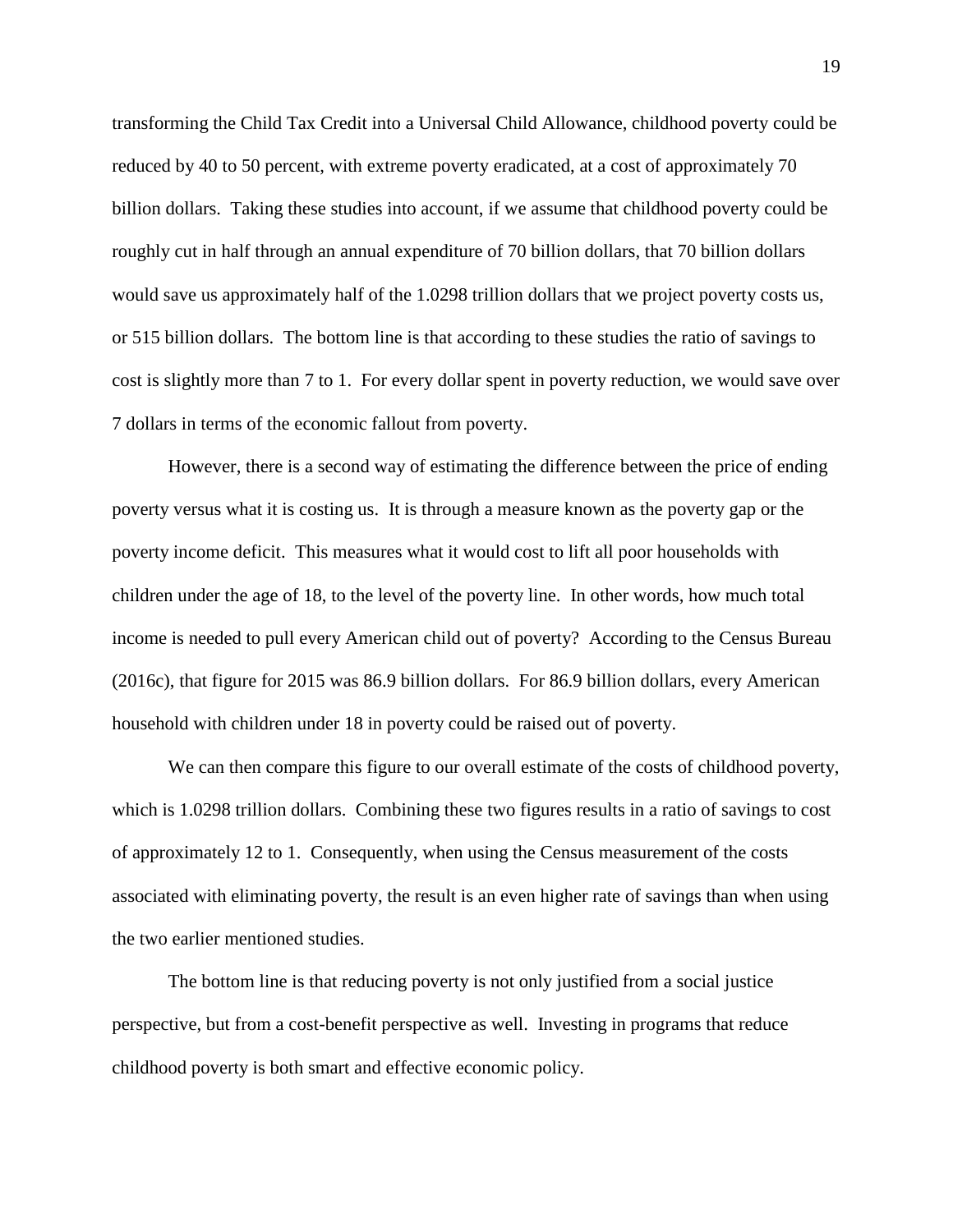It should be noted that there are many additional costs that we have clearly not accounted for in this analysis. For example, poverty has been shown to be strongly related to teenage childbearing. In turn, research suggests that the economic costs of teenagers bearing children is high (Fletcher & Wolfe, 2009). By reducing childhood poverty, which would lower teenage childbearing, we would bring down these economic and societal costs. Consequently, our estimates should be seen as a lower bound with respect to the costs of childhood poverty.

In addition, there are significant costs associated with poverty during adulthood that we have not at all taken into account. In our analysis we have focused only on the costs of childhood poverty. However, poverty also strikes individuals at various points throughout their lives. In fact, as Rank and colleagues have shown, poverty will strike a majority of Americans at some point during their adulthood (Rank, Hirschl, & Foster, 2014; Rank, 2004). As such, we believe our overall figure of \$1.0298 trillion dollars a year is a significant underestimate of the true costs of American poverty.

Furthermore, it is important to point out that our analysis has calculated an overall annual cost to the United States. Rather than a one-time cost, the economic cost of childhood poverty is approximately 1 trillion dollars per year. This clearly constitutes a significant ongoing drag upon the overall U.S. economy.

It is also important to note that since the early 1980's, the overall rate of poverty for children has ranged between 16 and 23 percent (U.S. Census Bureau, 2016d). It has thus remained stubbornly high during this period of time. In fact, children are currently the age group at the highest risk of poverty, and that risk is particularly extreme for younger aged children. If these trends and patterns continue, the cost of childhood poverty in the future will likely remain exceedingly high.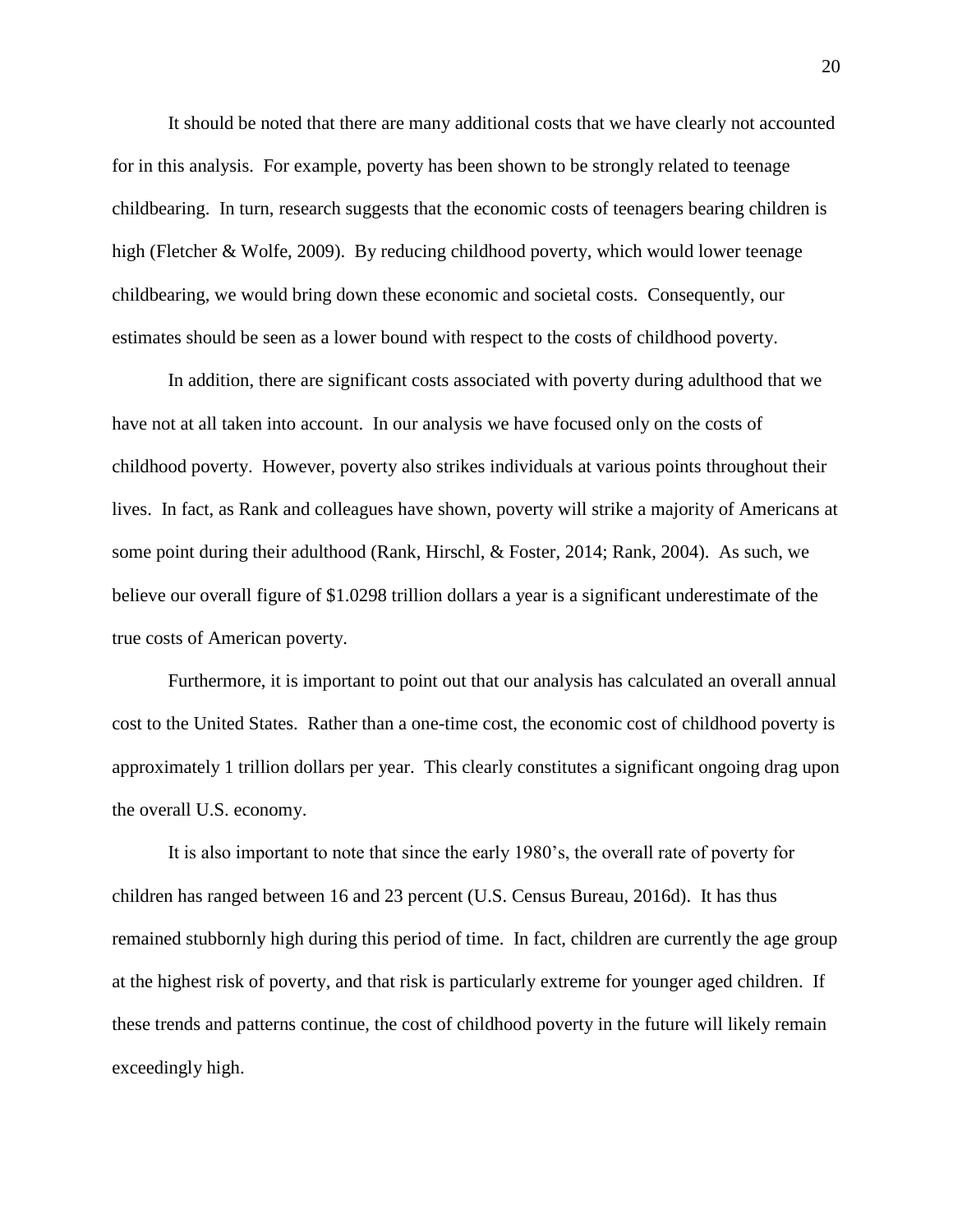Finally, returning back to the capabilities perspective, it has been argued that this perspective aligns well with the overall aims and goals of social work (Morris, 2002). As Michael Reisch has written, "At its best, social work stands for the creation of a society in which people, individually and in community, can live decent lives and realize their full human potential" (2002: 351). We have argued that childhood poverty is a significant impediment to accomplishing these goals. The societal and economic costs of poverty can be understood and measured through the loss of human potential that results from such impoverishment.

In conclusion, this paper has built upon the framework provided in earlier analyses of the costs of childhood poverty. We have refined the methodology in order to take into account additional costs not considered in those original studies, as well as to update their analyses with more recent cost accounting. The bottom line is that the price of childhood poverty is exceedingly high. The profession of social work is well positioned to advocate and lobby for the alleviation of poverty with such knowledge. Recognizing the enormous costs of poverty is an important step toward summoning the political will to address this economic and societal blight upon the nation.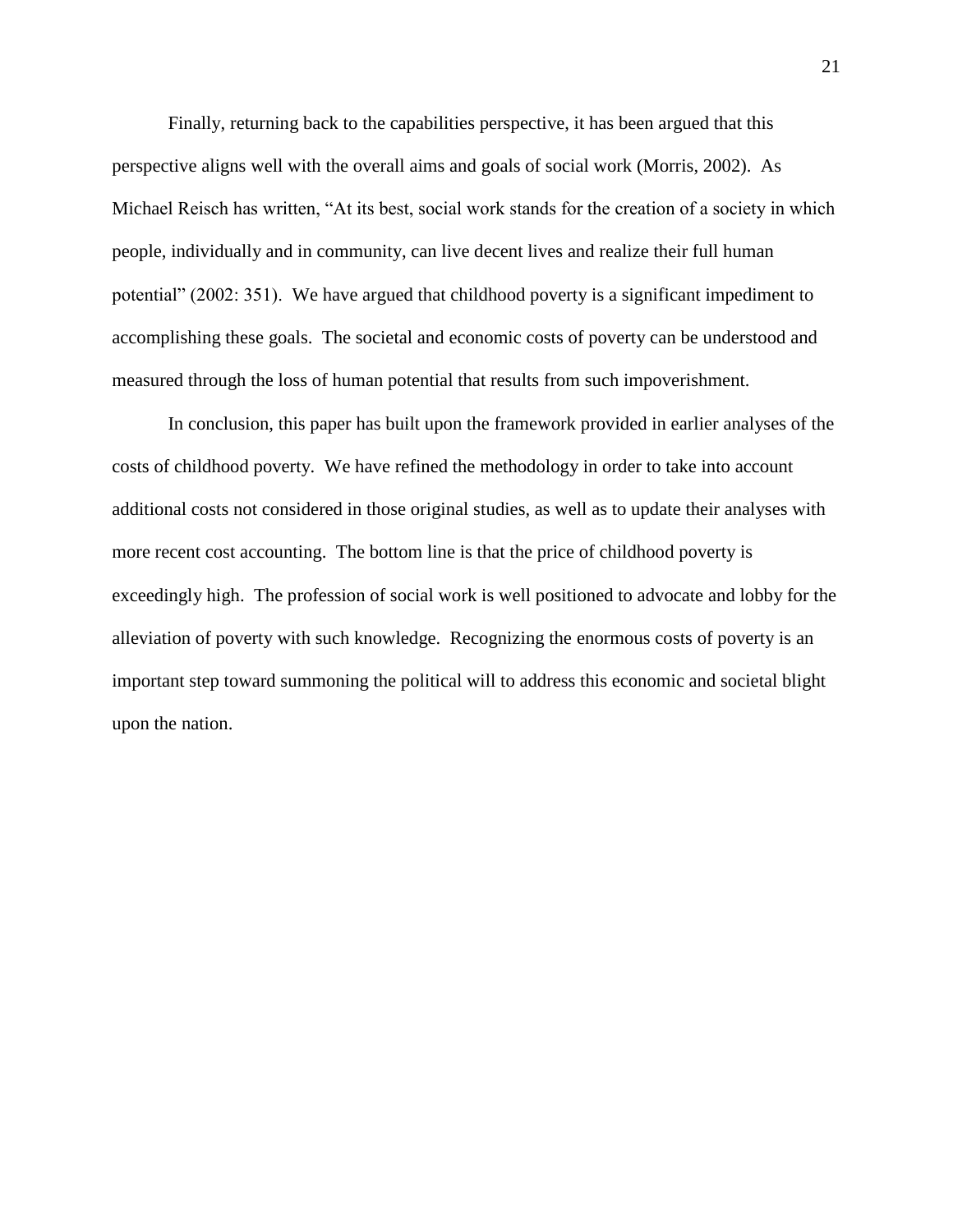#### **Appendix A: Technical Details on Estimating the Costs of Reduced Earnings**

Research indicates that child poverty leads to lower adult earnings (Holzer et al., 2008). Doubling a poor family's income has been shown to significantly increase a child's earnings as an adult by as much as forty percent (Corcoran & Adams; Mayer, 1997). This lost productivity reduces the gross domestic product and is therefore a cost of child poverty.

To estimate this cost, we rely on data obtained from the U.S. Census Bureau and prior research. Specifically, we replicate the methodology used in the Holzer study to estimate the value of reduced earnings. The following description walks through the specific steps taken to arrive at our overall estimate.

In 2015, the poverty line for a family of four was \$24,036 (Proctor, Semega, & Kollar, 2016). Research suggests that it would take at least twice this amount for a family to meet its basic needs (Dinan, 2009). Following the Holzer approach, we take the difference between the amount that is twice the poverty line (\$48,072) and the average income for a family of four that is below the poverty line (\$13,918), which yields \$34,154. This is equivalent to a difference of 1.24 log points. Prior research has documented an intergenerational elasticity of earnings of about 0.5 (Holzer et al., 2008), consequently we reduce the difference by half to 0.62. Applying this difference to the median per capita earnings for an adult in 2015, which is \$29,979 (U.S. Census Bureau, 2016a), suggests that a poor child's adult earnings would be reduced by \$16,127 annually, which is 46.2% relative to median earnings. We then adjust for the fact that median earnings were 71.3% of mean earnings in 2015 (Proctor, Semega, & Kollar, 2016) and that earnings are 60.4% of gross domestic product (Federal Reserve Bank of St. Louis, 2017). Finally, we multiply the resulting figure of 19.9% (46.2% \* 71.3% \* 60.4%) by the figure of 9.6%, which is the percentage of children who spend at least 50 percent of their childhood below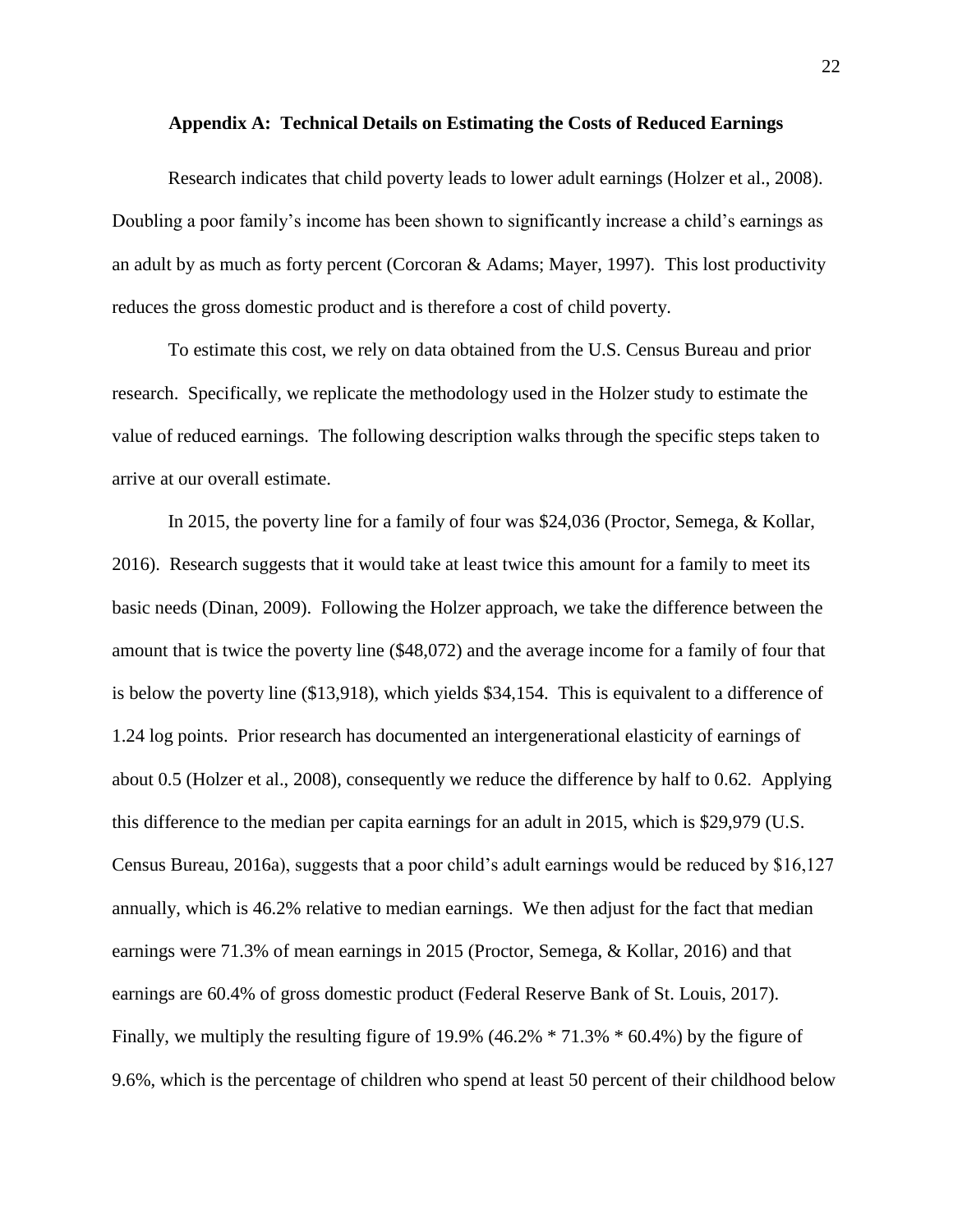the poverty line according to data from the Panel Study of Income Dynamics (Blank, 1997). This implies that the persistent poverty experienced by these children reduces the gross domestic product by 1.91%.

In addition, we multiply the figure of 19.9% by the 8% of children who spend between 25 and 50 percent of their childhood below the poverty line (Corcoran & Adams, 1997). We reduce the resulting figure of 1.6% by 50 percent because shorter poverty spells have less of an effect on adult outcomes (Corcoran & Adams, 1997). Thus, the total reduction in gross domestic product is  $2.71\%$  (1.91% + 0.8%). This figure is then reduced by 40% to eliminate the hereditary component, resulting in an adjusted figure of 1.63%. The gross domestic product in 2015 was \$18.036 trillion (Bureau of Economic Analysis, 2016) which implies the cost of reducing earnings due to child poverty is \$294 billion. These calculations replicate the exact procedures followed in the Holzer (2008) analysis.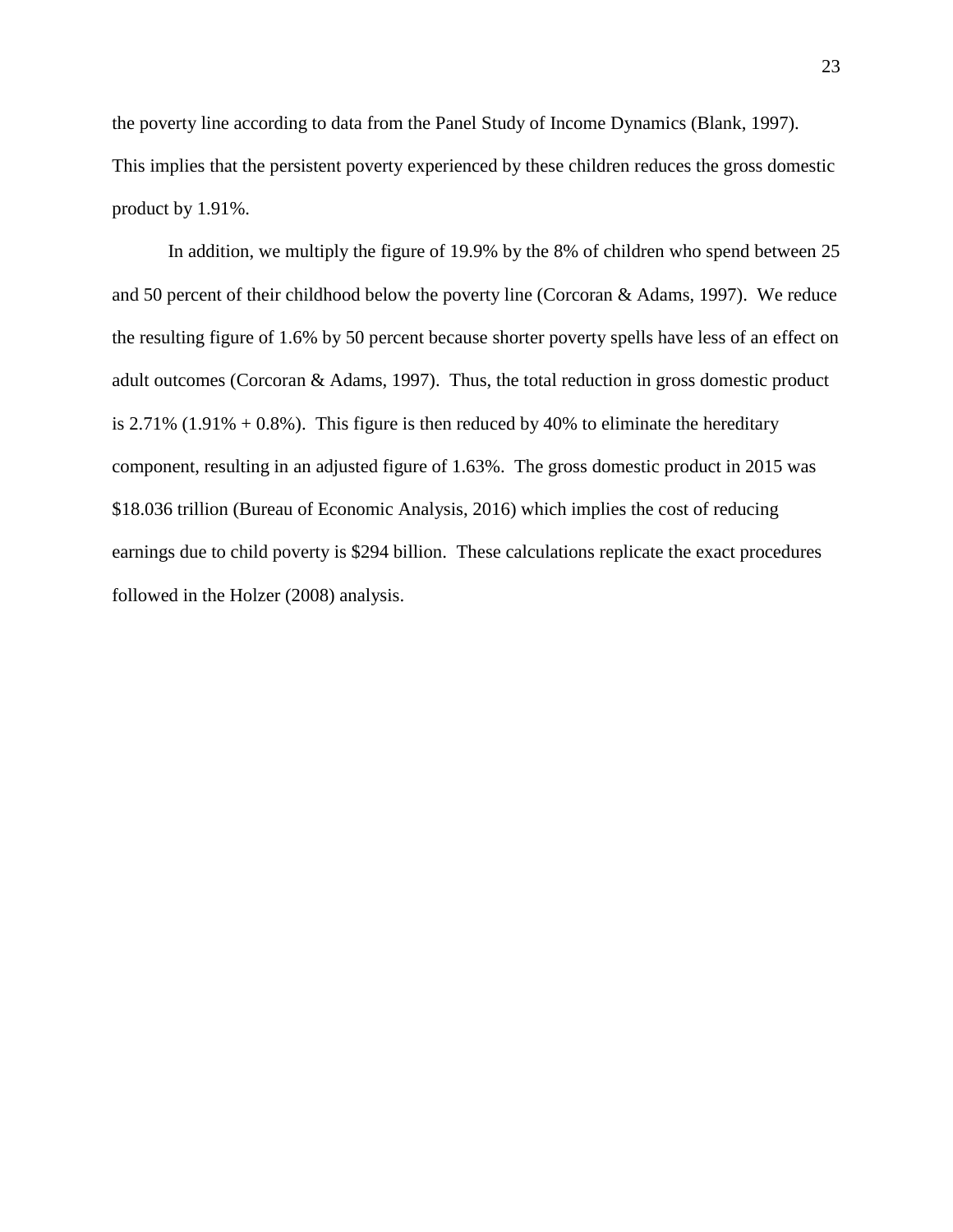#### **REFERENCES**

- Alesina, A., & Glaeser E. (2004). *Fighting poverty in the US and Europe: A world of difference*. New York: Oxford University Press.
- Alexander, M. (2010). *The new Jim Crow: Mass incarceration in the age of colorblindness*. New York, NY: The New Press.
- Anderson, D. (1999). The aggregate burden of crime. *Journal of Law and Economics*, *42*(2), 611-642.
- Barr, D. (2014). *Health disparities in the United States: Social class, race, ethnicity and health.* Baltimore, MD: Johns Hopkins University Press.
- Bassuk, E., DeCandia, C., Beach, C., & Berman, F. (2014). *America's youngest outcasts: A report card on child homelessness.* The National Center on Family Homelessness. Available at: [http://www.air.org/sites/default/files/downloads/report/Americas-Youngest-](http://www.air.org/sites/default/files/downloads/report/Americas-Youngest-Outcasts-Child-Homelessness-Nov2014.pdf)[Outcasts-Child-Homelessness-Nov2014.pdf.](http://www.air.org/sites/default/files/downloads/report/Americas-Youngest-Outcasts-Child-Homelessness-Nov2014.pdf)
- Becker, G. S. (1968). Crime and punishment: An economic approach. *Journal of Political Economy, 76*(2), 169-217.
- Berger, L. M., Font, S. A., Slack, K. S., & Waldfogel, J. (2016). Income and child maltreatment in unmarried families: Evidence from the earned income tax credit. *Review of Economics of the Household*, 1-28.
- Biddle, B. (2013). *Social class, poverty, and education: Policy and practice.* New York: Routledge.
- Bjerk, D. (2007). Measuring the relationship between youth criminal participation and household economic resources. *Journal of Quantitative Criminology, 23*(1), 23-39.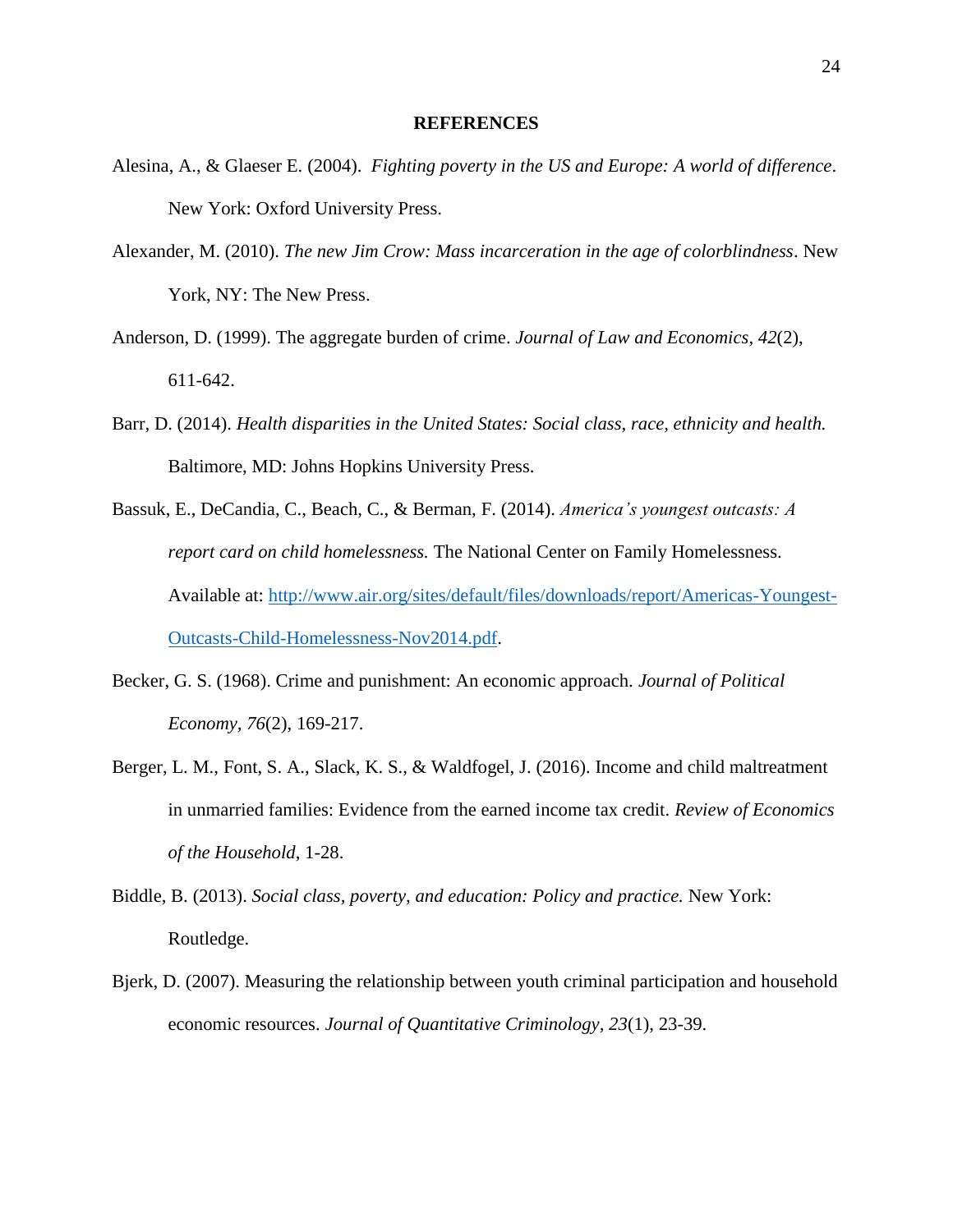- Blank, R. (1997). *It takes a nation: A new agenda for fighting poverty*. Princeton, NJ: Princeton University Press.
- Boardman, A., Greenberg, D., Vining, A., & Weimer, D. (2010). *Cost-benefit analysis: Concepts and practice* (4<sup>th</sup> ed.). Upper Saddle River, NJ: Pearson Education.
- Brady, D. (2009). *Rich democracies, poor people: How politics explain poverty*. New York: Oxford University Press.
- Brody, D. J., Pirkle, J. L., Kramer, R.A., et al. (1994). Blood lead levels in the US population. Phase 1 of the Third National Health and Nutrition Examination Survey (NHANES III, 1988 to 1991). *Journal of the American Medical Association, 272*, 277-283.
- Brooks-Gunn, J., & Duncan, G. (1997). The effects of poverty on children. *The Future of Children, 7*(2), 55-71.
- Brooks-Gunn, J., Duncan, G., & Aber, L. (1997). *Neighborhood poverty: Context and consequences for children*. New York: Russell Sage Foundation.
- Bureau of Economic Analysis. (2016). *Current-dollar and "real" GDP.* U.S. Department of Commerce. Available at: [http://www.bea.gov/national/Index.htm.](http://www.bea.gov/national/Index.htm)
- Cancian, M., Yang, M., & Shook Slack, K. (2013). The effect of additional support income on the risk of child maltreatment. *Social Service Review, 87*(3), 417-437.
- Case, A., Fertig, A., & Paxson, C. (2005). The lasting impact of childhood health and circumstance. *Journal of Health Economics, 24*(2), 365-389.
- Case, A., Lubotsky, D., & Paxson, C. (2002). Economic status and health in childhood: The origins of the gradient. *American Economic Review, 92*(5), 1308-1334.
- Children's Defense Fund. (1994). *Wasting America's future: The Children's Defense Fund report on the costs of child poverty.* Boston, MA: Beacon Press.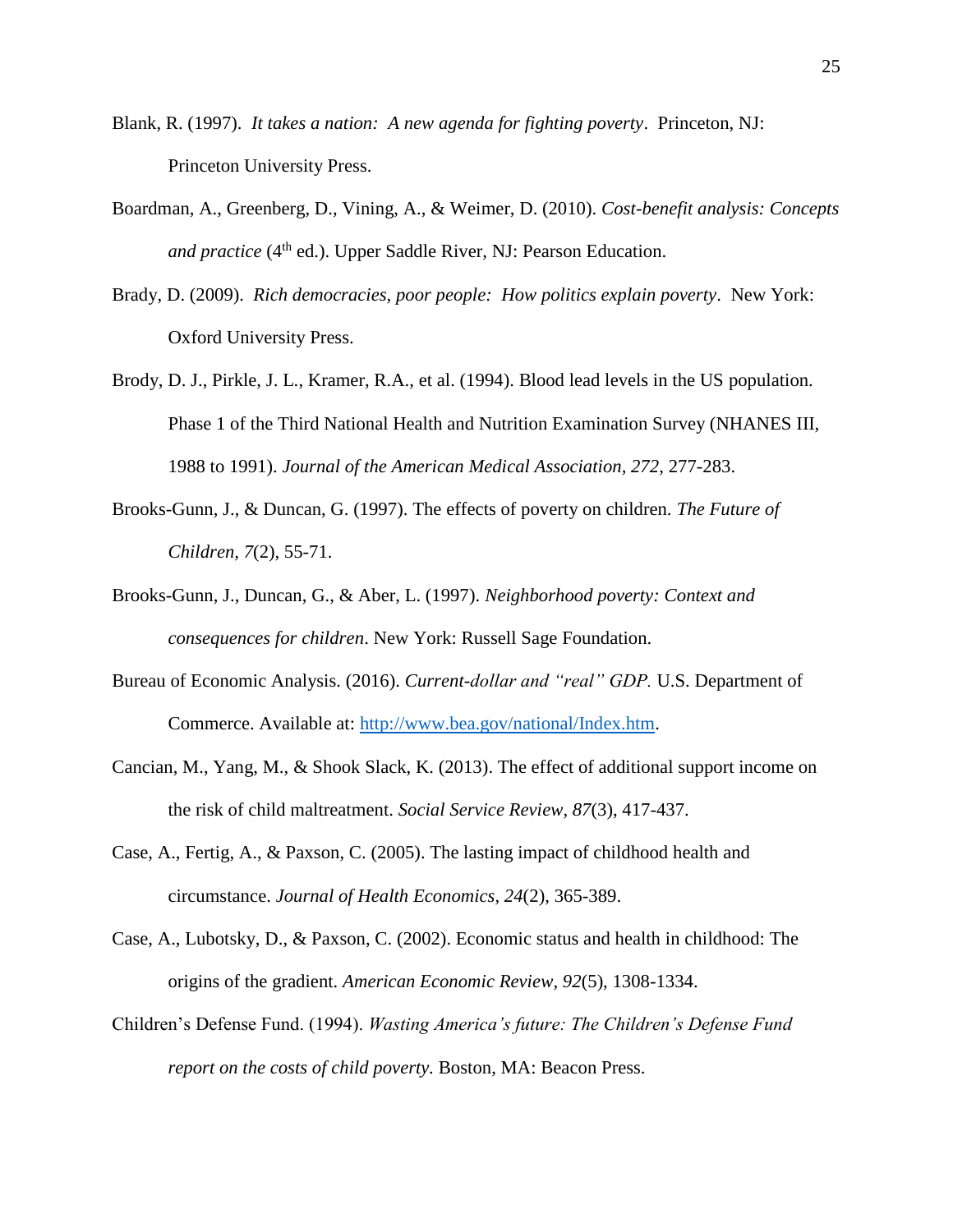- Chung, E. (2016). Screening for social determinants of health among children and families living in poverty: A guide for clinicians. *Current Problems in Pediatric and Adolescent Health Care, 46*(5), 135-153.
- Clear, T. (2007). *Imprisoning communities: How mass incarceration makes disadvantaged neighborhoods worse*. New York, NY: Oxford University Press.

Cohen, M. (2005). *The costs of crime and justice*. New York, NY: Routledge.

- Congressional Budget Office (2015). Monthly budget review: Summary for fiscal year 2015. November 6, 2015.
- Corcoran, M., & Adams, T. (1997). Race, sex, and the intergenerational transmission of poverty. In *Consequences of growing up poor* (eds. G. Duncan & J. Brooks-Gunn). New York: Russell Sage Foundation. pp. 461-517.
- Council on Community Pediatrics (2016). Poverty and child health in the United States. *Pediatrics, 137*(4), e20160339.
- Courtney, M., McMurtry, S., & Zinn, A. (2004). Housing problems experienced by recipients of child welfare services. *Child Welfare, 83*(5), 389–392.
- Cutler, D., & Richardson, E. (1998). The value of health, 1970-90. *American Economic Review, 88*(2), 97—100.
- DeVuono-Powell, S., Schweidler, C., Walters, A., & Zohrabi, A. (2015). *Who pays? The true cost of incarceration on families.* Oakland, CA: Ella Baker Center.

Dinan, Kinsey Alden. 2009. *[Budgeting for Basic Needs: A Struggle for Working Families](http://www.nccp.org/publications/pub_858.html)*. New York, NY: National Center for Children in Poverty, Columbia University, Mailman School of Public Health. [http://www.nccp.org/publications/pub\\_858.html](http://www.nccp.org/publications/pub_858.html)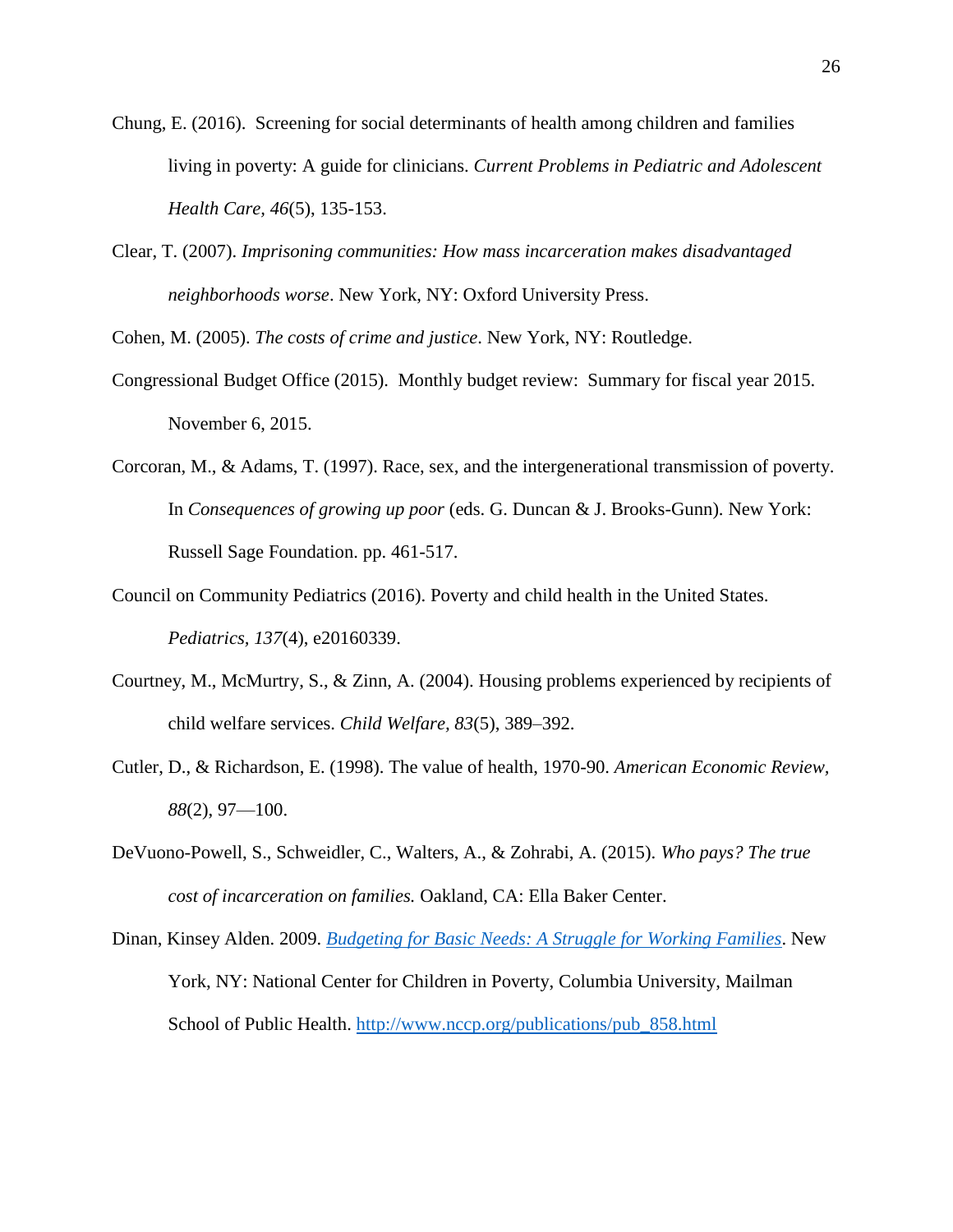- Ding, D., Lawson, K. D., Kolbe-Alexander, T. L., Finkelstein, E. A., Katzmarzyk, P. T., van Mechelen, W., & Pratt, M. (2016). The economic burden of physical inactivity: A global analysis of major non-communicable diseases. *The Lancet, 388*(10051), 1311-1324.
- Drake, B., & Jonson-Reid, M. (2014). Poverty and child maltreatment. In J.E. Korbin, & R.D. Krugman (Eds.), *Handbook of child maltreatment* (pp. 131-148). Netherlands: Springer.

Evans, G. (2004). The environment of childhood poverty. *American Psychologist*, *59*(2), 77-92.

- Fang, X., Brown, D., Florence, C., & Mercy, J. (2012). The economic burden of child maltreatment in the United States and implications for prevention. *Child Abuse & Neglect, 36*(2), 156-165.
- Federal Reserve Bank of St. Louis. (2017). Share of Labour Compensation in GDP at Current National Prices for U.S. https://fred.stlouisfed.org/series/LABSHPUSA156NRUG.
- Fletcher, J., & Wolfe, B. (2009). Education and labor market consequences of teenage childbearing: Evidence using the timing of pregnancy outcomes and community fixed effects. *Journal of Human Resources, 44*(2), 303-325.
- Florence, C. S., Zhou, C., Luo, F., & Xu, L. (2016). The economic burden of prescription opioid overdose, abuse, and dependence in the United States, 2013. *Medical Care, 54*(10), 901- 906.
- Giannarelli, L., Lippold, K., Minton, S., & Wheaton, L. (2015). Reducing child poverty in the US: Costs and impacts of policies proposed by the Children's Defense Fund. Urban Institute Discussion Paper, January 2015.
- Haddix, A., Teutsch, S., & Corso, P. (Eds.). (2003). *Prevention effectiveness: A guide to decision analysis and economic evaluation.* New York: Oxford University Press.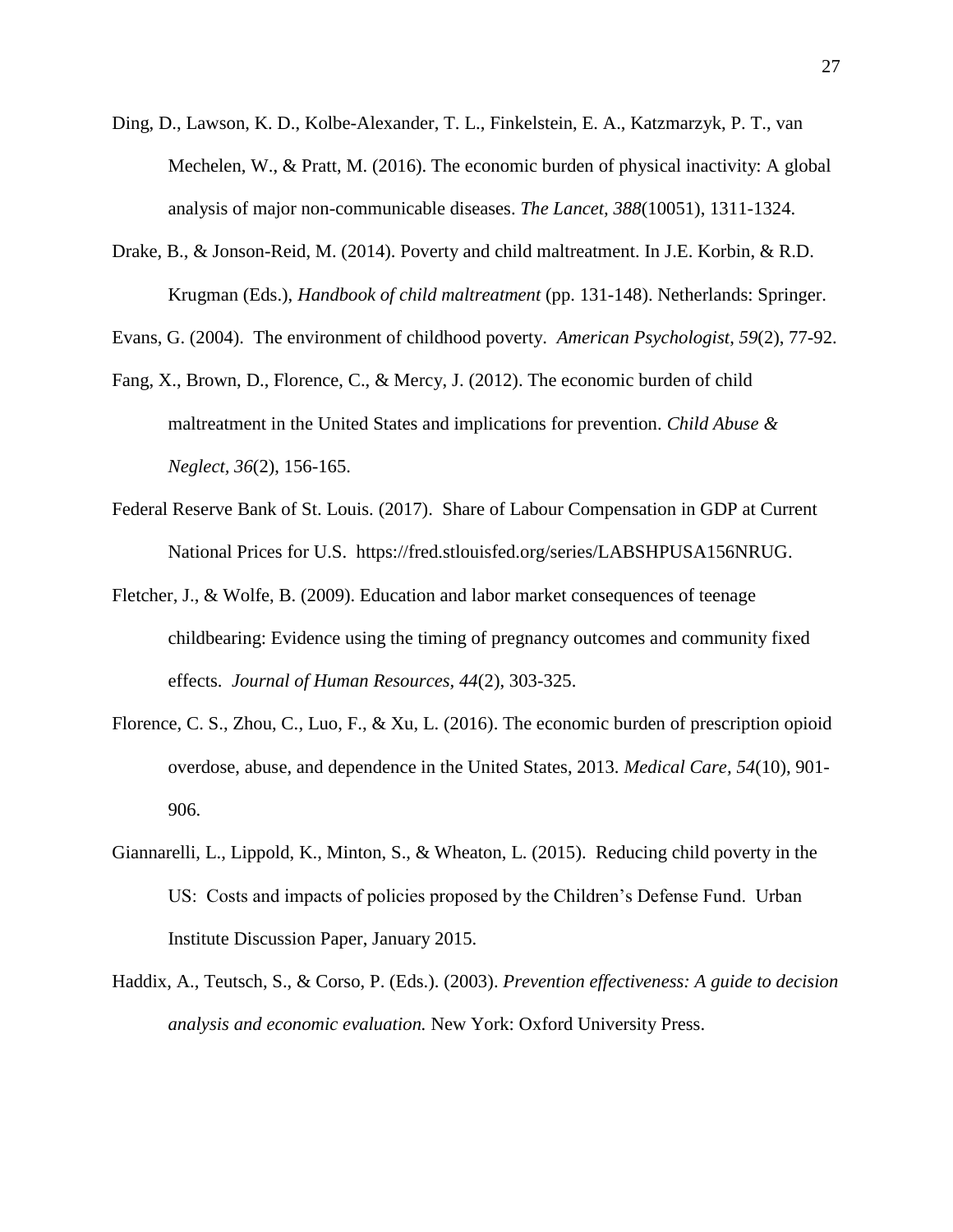- Hindelang, M. J., Hirschi, T., & Weis, J. (1981). *Measuring delinquency*. Beverly Hills, CA: Sage Publications.
- Holzer, H., Schanzenbach, D., Duncan, G., & Ludwig, J. (2007). The economic costs of childhood poverty in the United States: Subsequent effects of children growing up poor. Working Paper, Center for American Progress.
- Holzer, H., Schanzenbach, D., Duncan, G., & Ludwig, J. (2008). The economic costs of childhood poverty in the United States. *Journal of Children and Poverty, 14*(1), 41-61.
- Jencks, C. R., & Tach, L. (2006). Would equal opportunity mean more mobility? In *Mobility and inequality: Frontiers of research from sociology and economics* (eds. S. Morgan, D. Grusky, & G. Field). Stanford, CA: Stanford University Press.
- Kelly, M. (2000). Inequality and crime. *Review of Economics and Statistics, 82*(4), 530-539.
- Kenworthy, L. (2014). *Social democratic America.* New York: Oxford University Press.
- Ludwig, J. (2006). The costs of crime. Testimony to the U.S. Senate Committee on the Judiciary, September 19, 2006.
- Mayer, S. (1997). *What money can't buy: Family income and children's life chances*. Cambridge, MA: Harvard University Press.
- McLaughlin, M., Pettus-Davis, C., Brown, D., Veeh, C., & Renn, T. (2017). *The economic burden of incarceration in the U.S.* (Working Paper #CI072016). St. Louis, MO: Concordance Institute for Advancing Social Justice.
- Morris, P. M. (2002). The capabilities perspective: A framework for social justice. *Families in Society, 83*(4), 365-373.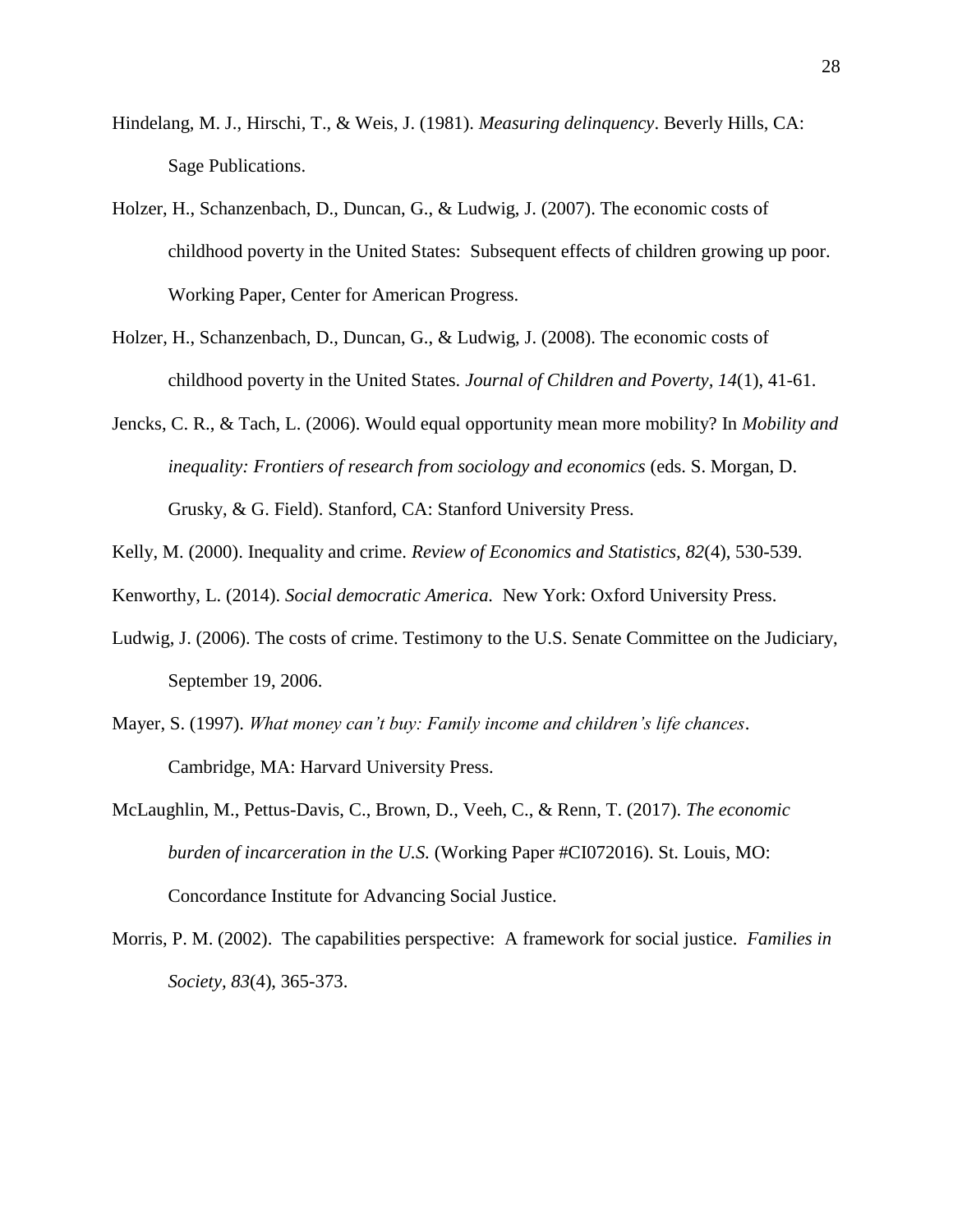- National Scientific Council on the Developing Child (2005/2014). *Excessive Stress Disrupts the Architecture of the Developing Brain: Working Paper No. 3*. Updated Edition. Retrieved from<http://developingchild.harvard.edu/resources/wp3/>
- Noble, K. G., et al. (2015). Family income, parental education and brain structure in children and adolescents. Nature Neuroscience, 18, 773-778.

<http://www.nature.com/neuro/journal/v18/n5/full/nn.3983.html>

Nussbaum, M. C., & Sen, A. (1993). *The quality of life*. Oxford: Clarendon Press.

- Pelton, L. (1978). Child abuse and neglect: The myth of classlessness. *American Journal of Orthopsychiatry, 48*(4), 608– 617.
- Perlman, S., & Willard, J. (2012). *Estimated annual cost of child homelessness in Pennsylvania.* Policy Brief. Philadelphia, PA: People's Emergency Center.
- Proctor, B. D., Semega, J. L., & Kollar, M. A. (2016). Income and poverty in the United States: 2015. Report Number P60-256. Washington, DC: U.S. Census Bureau. <https://www.census.gov/library/publications/2016/demo/p60-256.html>
- Rank, M. (2004). *One nation, underprivileged: Why American poverty affects us all.* New York: Oxford University Press.
- Rank, M., Hirschl, T., & Foster, K. (2014). *Chasing the American Dream: Understanding what shapes our fortunes.* New York: Oxford University Press.

Ravallion, M. (2016). *The economics of poverty*. New York: Oxford University Press.

- Reisch, M. (2002). Defining social justice in a socially unjust world. *Families in Society, 83*(4), 343-354.
- Schaefer, H. L., Duncan, G., Edin, K., Garfinkel, I., Harris, D., Smeeding, T., Waldfogel, J., Wimer, C., & Yoshikawa. (2016). A universal child allowance: A plan to reduce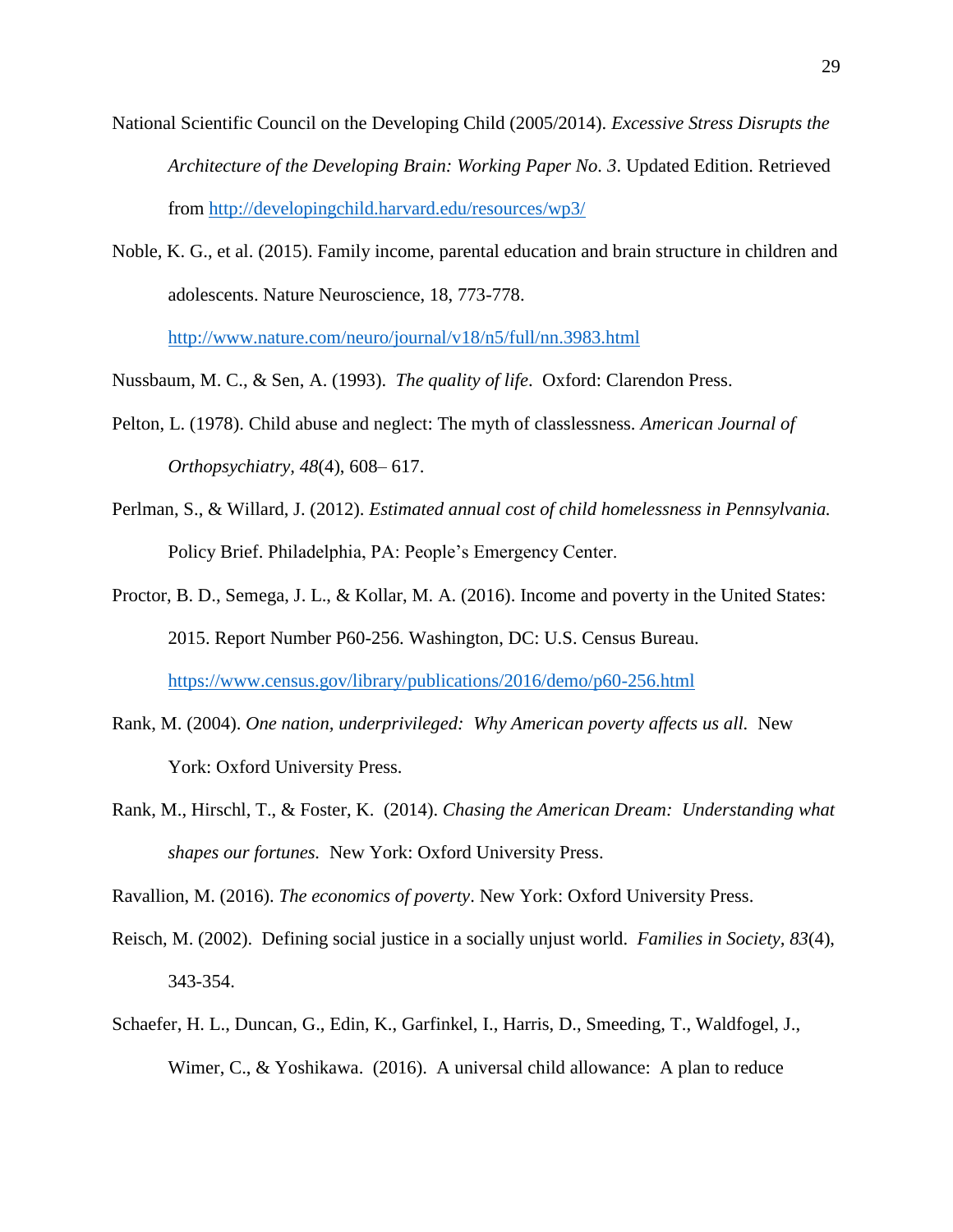poverty and income instability among children in the United States. Russell Sage Foundation Discussion Paper.

Sen, A. (1992). *Inequality reexamined.* Cambridge, MA: Harvard University Press.

Sen, A. (1999). *Development as freedom.* New York: Random House.

Sen A. (2009). *The idea of justice*. Cambridge, MA: Harvard University Press.

Smeeding, T., & Theuenot, C. (2016). Addressing child poverty: How does the United States compare with other nations? *Academic Pediatrics, 16*(3), S67-S75.

The United States Conference of Mayors. (2007). *Hunger and homeless survey: A status report on humger and homelessness in America's cities, a 23-city survey, December 2007*.

Washington, DC: The United States Conference of Mayors.

- Torrico, R. (2009). From poverty to child welfare involvement: The critical role of housing in family stability. Children, Youth, & Families Practice Update. Washington, DC.
- United Nations Development Programme (2015). *Human development report 2015: Work for human development.* New York: Oxford University Press.
- U.S. Bureau of Labor Statistics. (2017). CPI inflation calculator. Available at: [http://www.bls.gov/data/inflation\\_calculator.htm.](http://www.bls.gov/data/inflation_calculator.htm)
- U.S. Census Bureau. (2016a). 2015 American Community Survey 1-year Estimates. American Fact Finder.

<https://factfinder.census.gov/faces/tableservices/jsf/pages/productview.xhtml?src=bkmk>

U.S. Census Bureau. (2016b). *The supplemental poverty measure: 2015*. P60-258. Washington DC: U.S. Government Printing Office.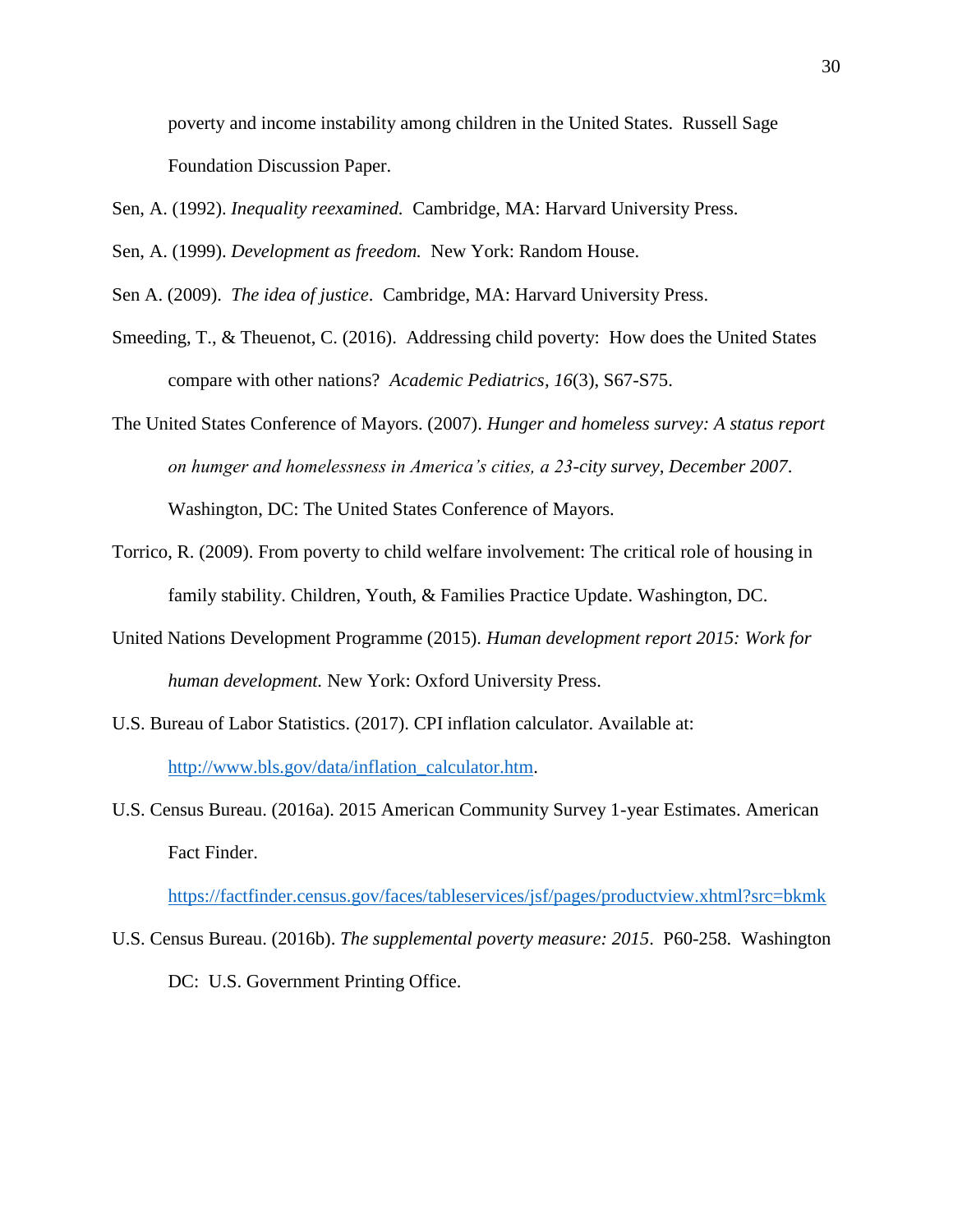- U.S. Census Bureau. (2016c). POV-28. Income deficit or surplus of families and unrelated individuals by poverty status. [https://www.census.gov/data/tables/time](https://www.census.gov/data/tables/time-series/demo/income-poverty/cps-pov/pov-28.html)[series/demo/income-poverty/cps-pov/pov-28.html](https://www.census.gov/data/tables/time-series/demo/income-poverty/cps-pov/pov-28.html)
- U.S. Census Bureau. (2016d). *Income and poverty in the United States: 2015.* P60-256. Washington DC: U.S. Government Printing Office.
- Western, B. (2006). *Punishment and inequality in America*. New York, NY: Russell Sage Foundation.
- Wimer, C., Nam, J., Waldfogel, J., & Fox, L. (2016). Trends in child poverty using an improved measure of poverty. *Academic Pediatrics, 16*(3), Supplement, S60-S66.
- Wood, D. (2003). Effect of child and family poverty on child health in the United States. *Pediatrics, 112*(S3), 707-711.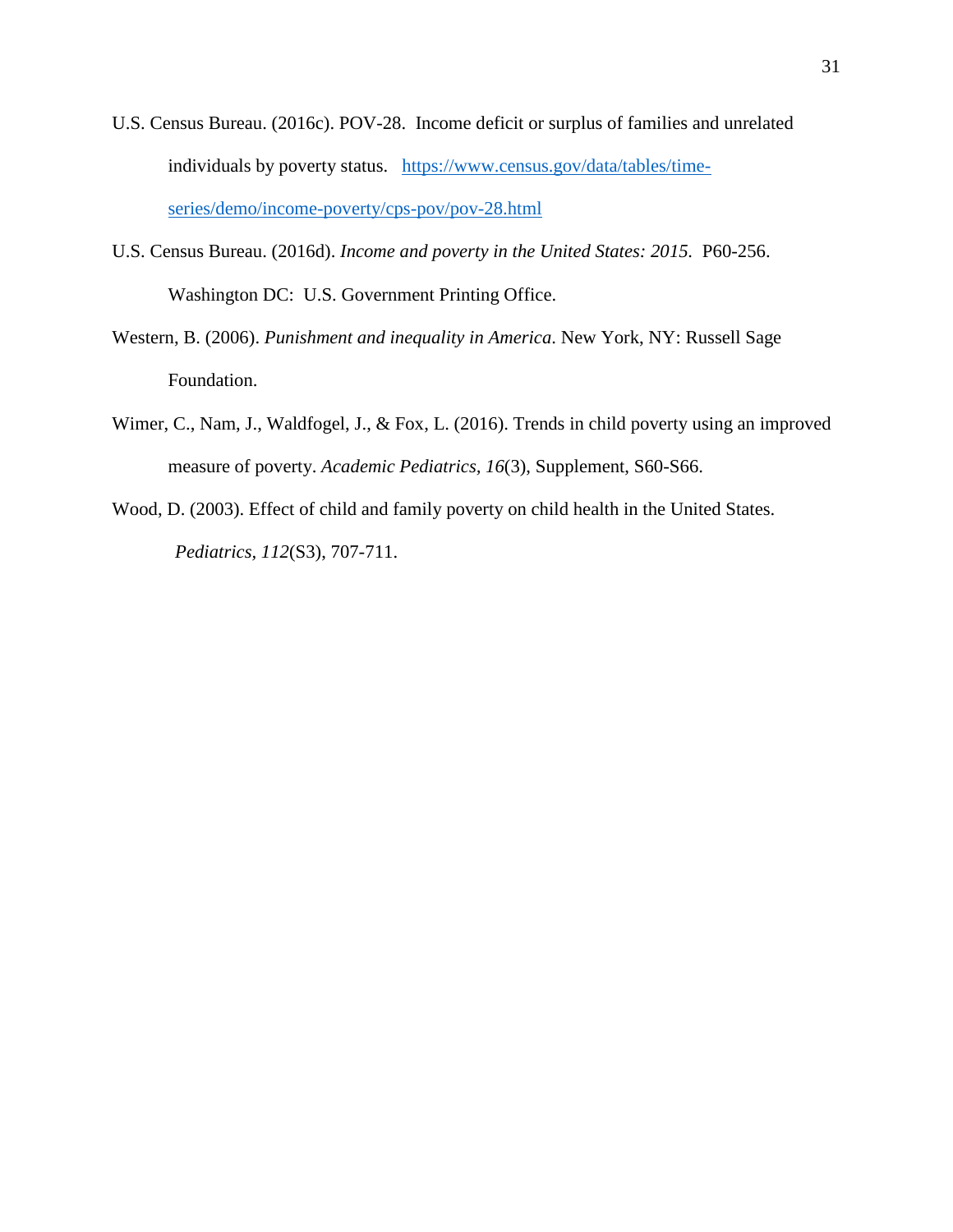# *Table 1*

## *The costs of childhood poverty*

|                                                  | Dollar Amount |
|--------------------------------------------------|---------------|
| Type of Cost                                     | (in billions) |
| Reduced earnings                                 | 294.0         |
| Increased victimization costs of street crime    | 200.6         |
| Increased health costs                           | 192.1         |
| Increased corrections and crime deterrence costs | 122.5         |
| Increased child homelessness costs               | 96.9          |
| Increased social costs of incarceration          | 83.2          |
| Increased child maltreatment costs               | 40.5          |
| Total cost of child poverty                      | 1,029.8       |